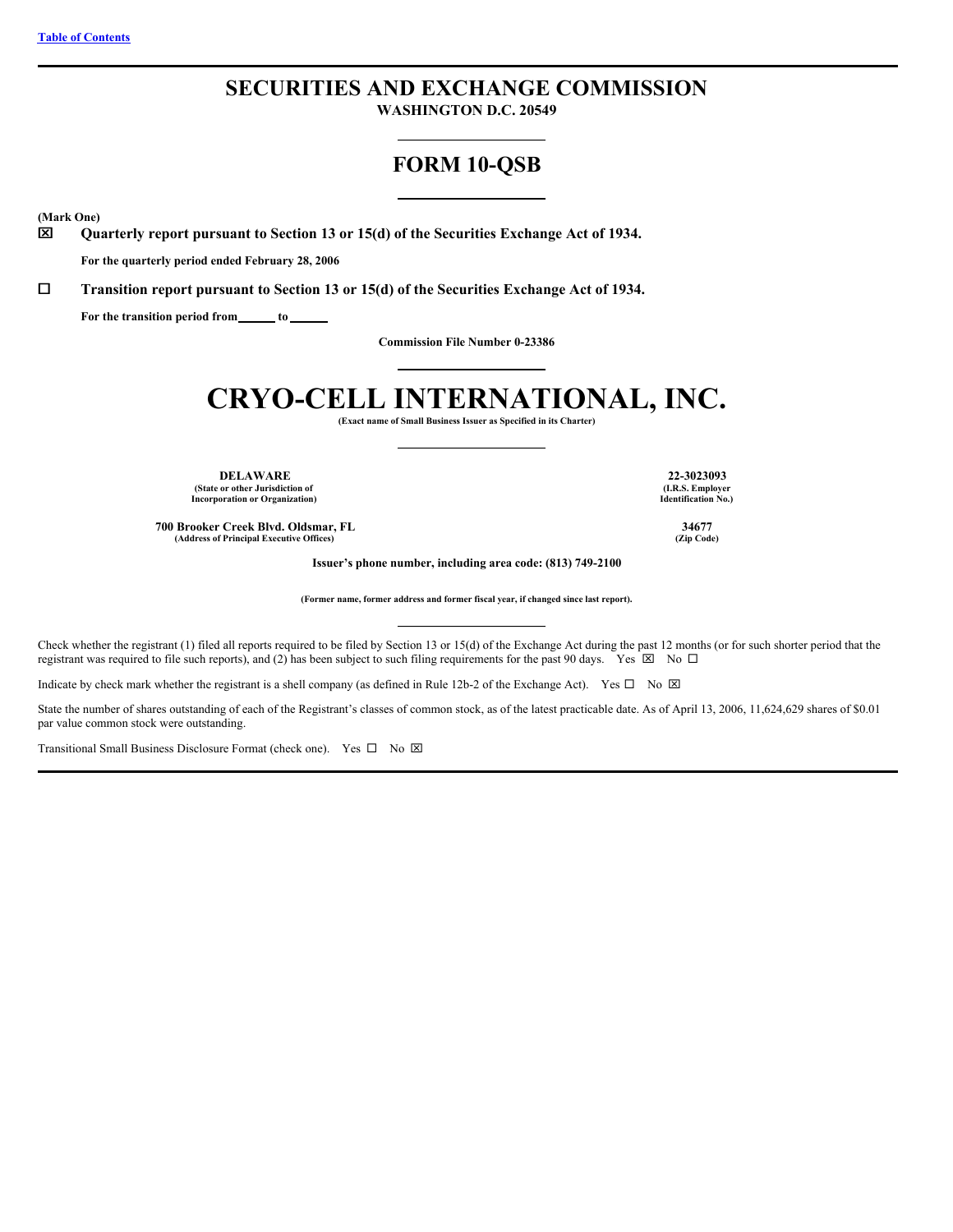# <span id="page-1-0"></span>**TABLE OF CONTENTS**

|                                                                                                       | PAGE |
|-------------------------------------------------------------------------------------------------------|------|
| <b>PART I - FINANCIAL INFORMATION (UNAUDITED)</b>                                                     |      |
| <b>Item 1. Financial Statements</b>                                                                   |      |
| <b>Consolidated Balance Sheets</b>                                                                    | 3    |
| Consolidated Statements of Income and Comprehensive Income                                            | 4    |
| <b>Consolidated Statements of Cash Flows</b>                                                          | 5    |
| <b>Notes to Consolidated Financial Statements</b>                                                     | 6    |
| <u>Item 2. Management's Discussion and Analysis of Financial Conditions and Results of Operations</u> | 11   |
| <b>Item 3. Controls and Procedures</b>                                                                | 20   |
| <b>PART II - OTHER INFORMATION</b>                                                                    |      |
| <b>Item 1. Legal Proceedings</b>                                                                      | 21   |
| <b>Item 2. Unregistered Sales of Equity Securities and Use of Proceeds</b>                            | 21   |
| <b>Item 3. Defaults Upon Senior Securities</b>                                                        | 21   |
| <b>Item 4. Submission of Matters to a Vote of Security Holders</b>                                    | 21   |
| <b>Item 5. Other Information</b>                                                                      | 21   |
| <b>Item 6. Exhibits and Reports On Form 8-K</b>                                                       | 22   |
| <b>SIGNATURES</b>                                                                                     | 23   |
| 2                                                                                                     |      |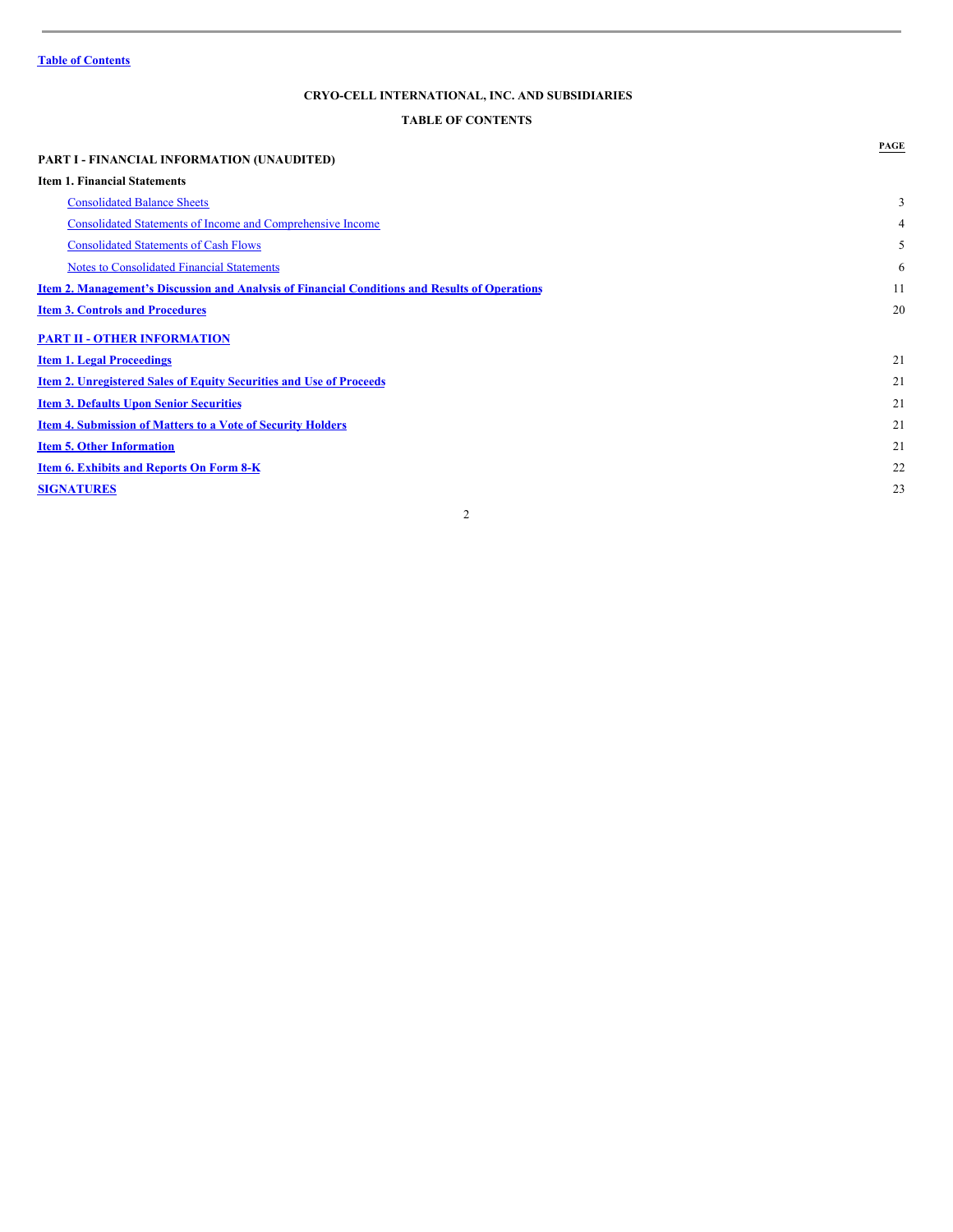<span id="page-2-0"></span>CONSOLIDATED BALANCE SHEETS

|                                                                                                                             | February 28,<br>2006<br>(unaudited) | November 30,<br>2005      |
|-----------------------------------------------------------------------------------------------------------------------------|-------------------------------------|---------------------------|
| <b>ASSETS</b>                                                                                                               |                                     |                           |
| <b>Current Assets</b>                                                                                                       |                                     |                           |
| Cash and cash equivalents                                                                                                   | \$ 8,966,963                        | $\mathbb{S}$<br>7,979,377 |
| Restricted cash                                                                                                             | 200,000                             | 200,000                   |
| Marketable securities and other investments                                                                                 | 95,000                              | 484,491                   |
| Accounts receivable and advances (net of allowance for doubtful accounts of \$687,509 and \$633,557, respectively)          | 884,777                             | 1,043,748                 |
| Deferred tax assets                                                                                                         | 45,000                              | 45,000                    |
| Prepaid expenses and other current assets                                                                                   | 804,230                             | 693,852                   |
| Total current assets                                                                                                        | 10,995,970                          | 10,446,468                |
| <b>Property and Equipment-net</b>                                                                                           | 2,865,061                           | 2,923,959                 |
| <b>Other Assets</b>                                                                                                         |                                     |                           |
| Marketable securities and other investments                                                                                 | 55,604                              | 35,222                    |
| Notes receivable                                                                                                            | 100,875                             | 100,000                   |
| Investment in Saneron CCEL Therapeutics, Inc.                                                                               | 681,789                             | 684,939                   |
| Deposits and other assets                                                                                                   | 45,422                              | 42,922                    |
| Total other assets                                                                                                          | 883,690                             | 863,083                   |
| <b>Total assets</b>                                                                                                         | \$14,744,721                        | \$14,233,510              |
| <b>LIABILITIES AND STOCKHOLDERS' EQUITY</b>                                                                                 |                                     |                           |
| <b>Current Liabilities</b>                                                                                                  |                                     |                           |
| Accounts payable                                                                                                            | \$.<br>701,827                      | \$<br>478,575             |
| Accrued expenses                                                                                                            | 1,120,797                           | 1,171,845                 |
| Deferred revenue                                                                                                            | 3,108,591                           | 3,277,622                 |
| Total current liabilities                                                                                                   | 4,931,215                           | 4,928,042                 |
| <b>Other Liabilities</b>                                                                                                    |                                     |                           |
| Deferred revenue                                                                                                            | 4,881,139                           | 4,457,245                 |
| Deferred tax liabilities                                                                                                    | 45,000                              | 45,000                    |
| Long-term liability-revenue sharing agreements                                                                              | 3,750,000                           | 3,750,000                 |
| Deferred consulting obligation                                                                                              | 631,806                             | 658,666                   |
| Total other liabilities                                                                                                     | 9,307,945                           | 8,910,911                 |
| <b>Stockholders' Equity</b>                                                                                                 |                                     |                           |
| Preferred stock (\$.01 par value, 500,000 authorized and none issued)                                                       |                                     |                           |
| Common stock (\$.01 par value, 20,000,000 authorized; 11,624,629 as of February 28, 2006, and 11,624,629 as of November 30, |                                     |                           |
| 2005 issued and outstanding)                                                                                                | 116,247                             | 116.247                   |
| Additional paid-in capital                                                                                                  | 23,803,149                          | 23,768,054                |
| Treasury stock                                                                                                              | (839, 301)                          | (839, 301)                |
| Accumulated other comprehensive loss                                                                                        | (254, 453)                          | (274, 834)                |
| Accumulated deficit                                                                                                         | (22,320,081)                        | (22, 375, 609)            |
| Total stockholders' equity                                                                                                  | 505.561                             | 394.557                   |
| Total liabilities and stockholders' equity                                                                                  | \$14,744,721                        | \$14,233,510              |

The accompanying notes are an integral part of these consolidated financial statements.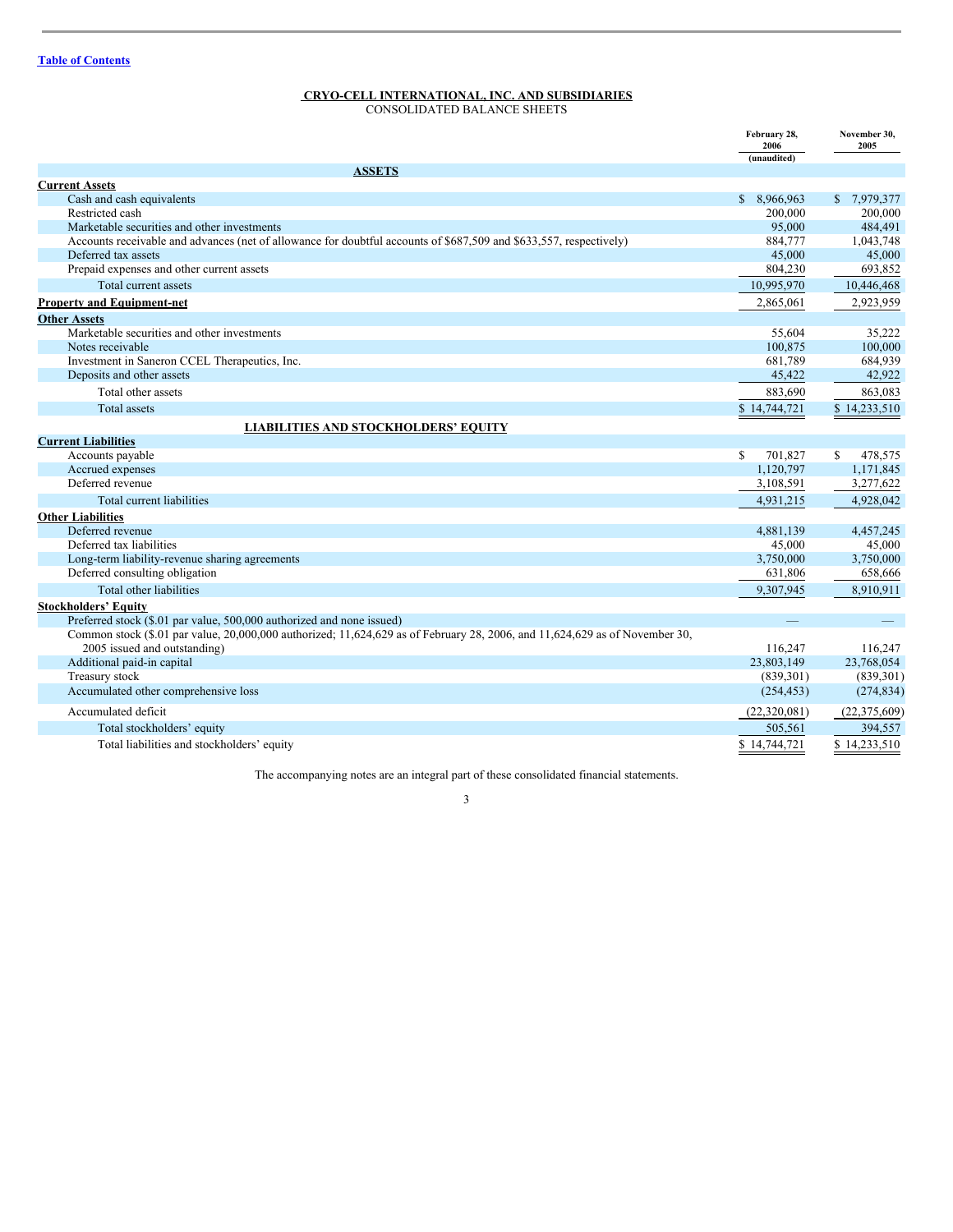## <span id="page-3-0"></span>CONSOLIDATED STATEMENTS OF INCOME AND COMPREHENSIVE INCOME

(unaudited)

|                                                                    | <b>Three Months Ended</b> |                      |  |
|--------------------------------------------------------------------|---------------------------|----------------------|--|
|                                                                    | February 28.<br>2006      | February 28.<br>2005 |  |
| <b>Revenue</b>                                                     | \$ 3,691,253              | \$3,268,359          |  |
| <b>Costs and Expenses:</b>                                         |                           |                      |  |
| Cost of sales                                                      | 1,207,516                 | 850,131              |  |
| Marketing, general & administrative expenses                       | 2,473,964                 | 2,030,703            |  |
| Research, development and related engineering                      | 11.620                    | 13,864               |  |
| Depreciation and amortization                                      | 109,833                   | 106,664              |  |
| Total cost and expenses                                            | 3,802,933                 | 3,001,362            |  |
| <b>Operating (Loss) Income</b>                                     | (111,680)                 | 266,997              |  |
| <b>Other Income (Expense):</b>                                     |                           |                      |  |
| Interest income                                                    | 68,445                    | 20,916               |  |
| Interest expense                                                   | (229, 673)                | (187, 827)           |  |
| Other income (expense)                                             | 5,510                     | (5,179)              |  |
| Licensee income                                                    | 333,234                   | 104,756              |  |
| Total other income (expense)                                       | 177,516                   | (67, 334)            |  |
| Income before income tax expense and equity in losses of affiliate | 65,836                    | 199,663              |  |
| Income tax expense                                                 |                           |                      |  |
| Equity in losses of affiliate                                      | (10, 308)                 | (21, 033)            |  |
|                                                                    | (10, 308)                 | (21, 033)            |  |
| <b>Net Income</b>                                                  | S<br>55,528               | \$<br>178,630        |  |
| Net income per common share - basic                                | 0.00                      | 0.02                 |  |
| Weighted average common shares outstanding - basic                 | 11,624,629                | 11,488,232           |  |
| Net income per common share - diluted                              | 0.00                      | 0.01                 |  |
| Weighted average common shares outstanding - diluted               | 12,309,569                | 12,268,654           |  |
| Comprehensive income:                                              |                           |                      |  |
| Net income:                                                        | \$.<br>55,528             | 178,630<br>S         |  |
| Unrealized gain (loss) on marketable securities                    | 20,381                    | (61, 864)            |  |
| Comprehensive income                                               | S<br>75,909               | S<br>116,766         |  |

The accompanying notes are an integral part of these consolidated financial statements .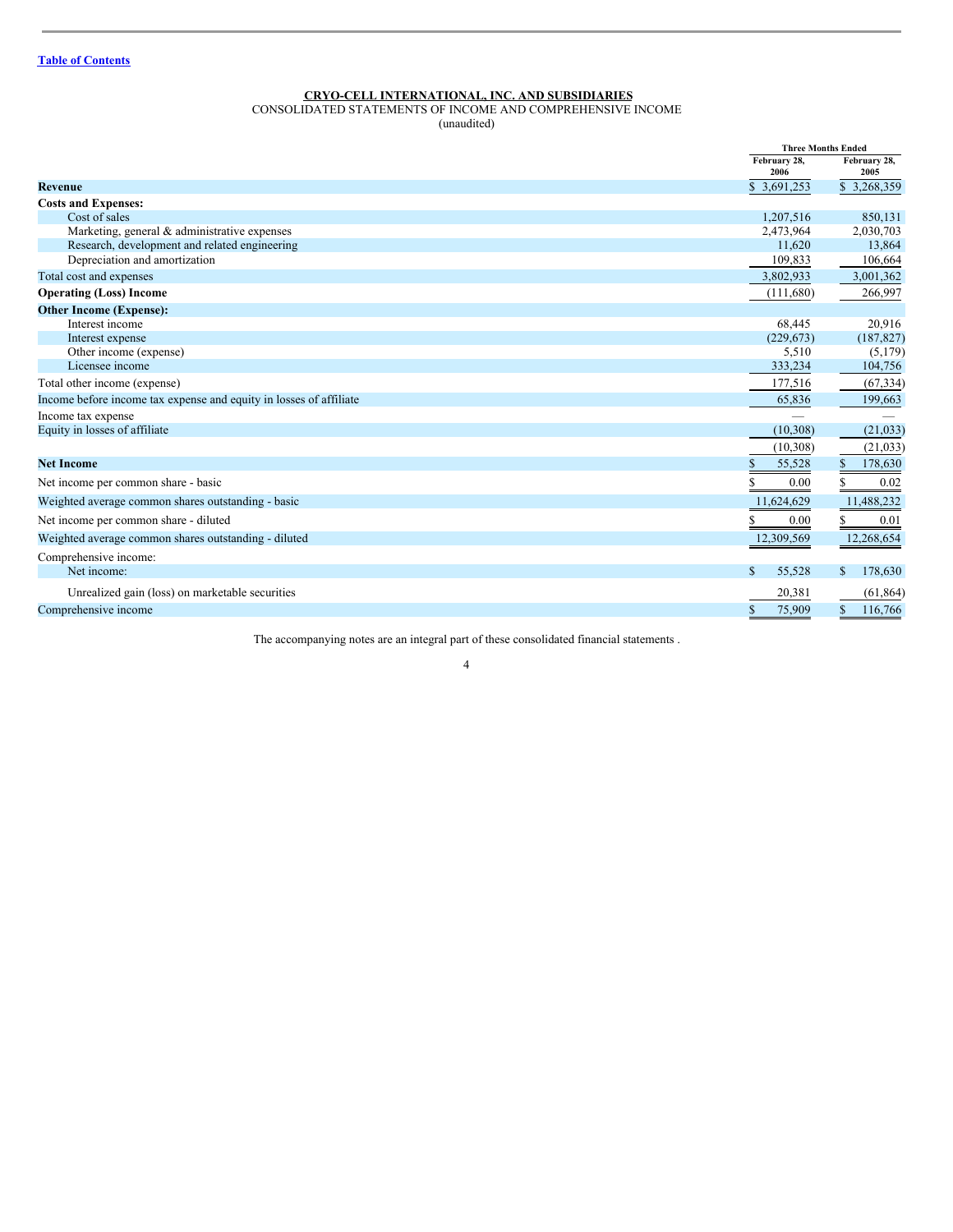## <span id="page-4-0"></span>CONSOLIDATED STATEMENTS OF CASH FLOWS

(unaudited)

|                                                                                         |                          | <b>Three Months Ended</b> |  |  |
|-----------------------------------------------------------------------------------------|--------------------------|---------------------------|--|--|
|                                                                                         |                          | February 28,<br>2005      |  |  |
| <b>Cash Flows from Operating Activities:</b>                                            |                          |                           |  |  |
| Net Income                                                                              | S<br>55,528              | 178,630<br>S              |  |  |
| Adjustments to reconcile net income to cash provided by operating activities:           |                          |                           |  |  |
| Depreciation and amortization expense                                                   | 154,736                  | 142,088                   |  |  |
| Gain on sale of marketable securities held to maturity                                  | (5,510)                  |                           |  |  |
| Loss on sale of property and equipment                                                  | $\overline{\phantom{0}}$ | 5,179                     |  |  |
| Compensatory element of stock options                                                   | 27.936                   | 8,914                     |  |  |
| Provision for doubtful accounts                                                         | 56.622                   | 58,202                    |  |  |
| Equity in losses of affiliate                                                           | 10,308                   | 21,033                    |  |  |
| Changes in assets and liabilities:                                                      |                          |                           |  |  |
| Accounts receivable and advances                                                        | 97,349                   | (74, 790)                 |  |  |
| Receivable - Affiliates                                                                 |                          | 231,880                   |  |  |
| Note receivable                                                                         | (875)                    | $\overline{\phantom{a}}$  |  |  |
| Prepaid expenses and other current assets                                               | (110,378)                | (106,741)                 |  |  |
| Deposits and other assets                                                               | (2,500)                  | 7,231                     |  |  |
| Accounts payable                                                                        | 223,252                  | 92,563                    |  |  |
| Accrued expenses                                                                        | (51,048)                 | (483, 229)                |  |  |
| Deferred revenue                                                                        | 254,863                  | 364,904                   |  |  |
| Net cash provided by operating activities                                               | 710.283                  | 445,864                   |  |  |
| Cash flows from investing activities:                                                   |                          |                           |  |  |
| Purchases of property and equipment                                                     | (95, 837)                | (240, 858)                |  |  |
| Sale of property and equipment                                                          | 5,000                    | 17,951                    |  |  |
| Proceeds from sale of marketable securities                                             | 395,000                  |                           |  |  |
| Net cash provided by (used in) investing activities                                     | 304,163                  | (222, 907)                |  |  |
| Cash flows from financing activities:                                                   |                          |                           |  |  |
| Proceeds from the exercise of stock options                                             | $\overline{\phantom{0}}$ | 153,845                   |  |  |
| Repayments of deferred consulting obligation                                            | (26, 860)                | $\qquad \qquad -$         |  |  |
| Net cash provided by (used in) financing activities                                     | (26, 860)                | 153,845                   |  |  |
| Increase in cash and cash equivalents                                                   | 987,586                  | 376,802                   |  |  |
| Cash and cash equivalents - beginning of period                                         | 7,979,377                | 4,737,368                 |  |  |
| Cash and cash equivalents - end of period                                               | \$8,966,963              | \$5,114,170               |  |  |
| Supplemental disclosure of cash flow information:                                       |                          |                           |  |  |
| Interest                                                                                | 228,549<br>S.            | S<br>180,184              |  |  |
| Supplemental schedules of non-cash investing and financing activities:                  |                          |                           |  |  |
| Unrealized gain (loss) as a component of marketable securities and shareholders' equity | 20,381<br>S.             | S<br>(61, 864)            |  |  |

The accompanying notes are an integral part of these consolidated financial statements.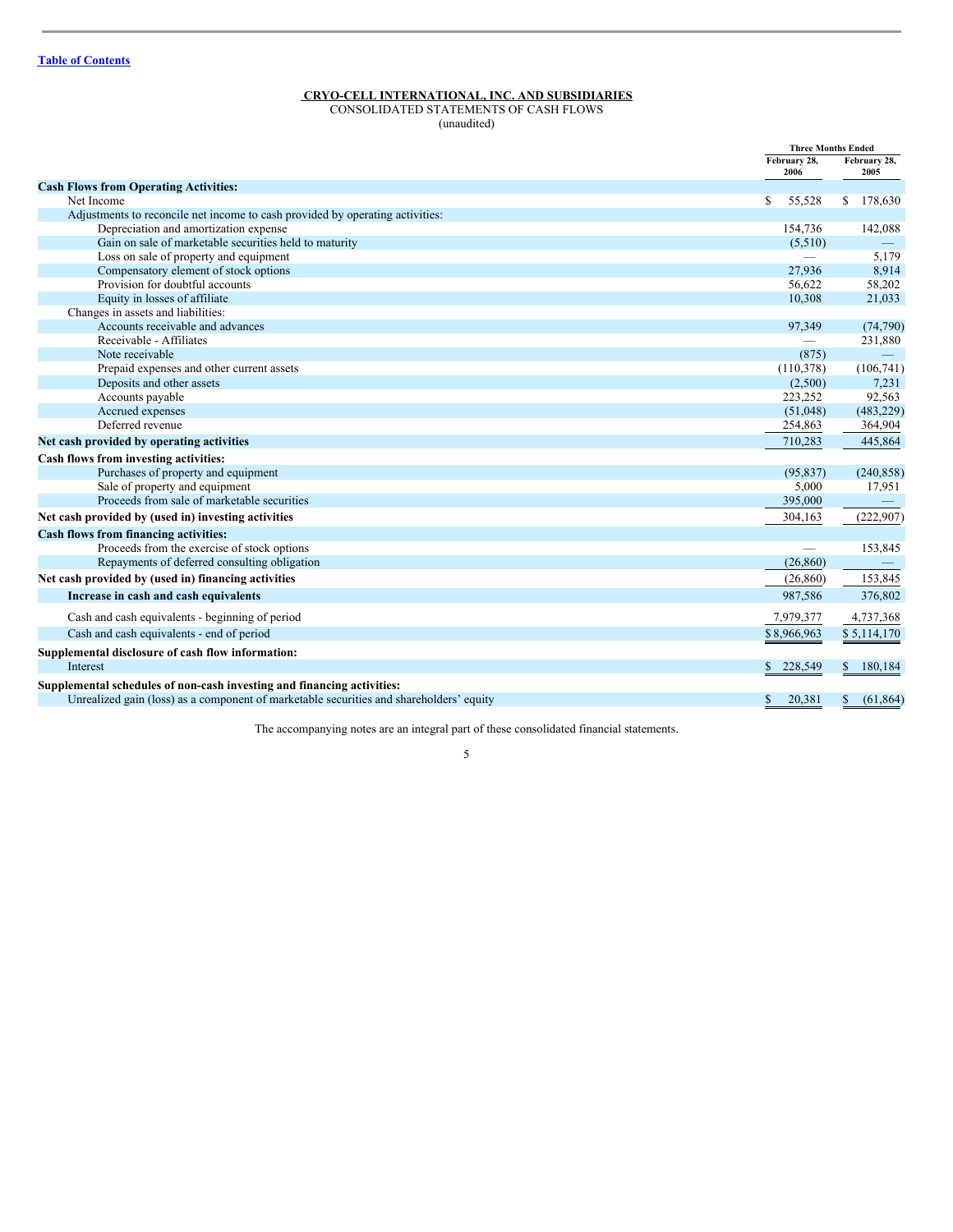## <span id="page-5-0"></span>**CRYO-CELL INTERNATIONAL, INC. AND SUBSIDIARIES NOTES TO CONSOLIDATED FINANCIAL STATEMENTS February 28, 2006 (Unaudited)**

#### **Note 1 - Basis of Presentation**

The unaudited consolidated financial statements including the Consolidated Balance Sheets as of February 28, 2006 and November 30, 2005, the related Consolidated Statements of Income and Comprehensive Income and Cash Flows for the three months ended February 28, 2006 and February 28, 2005, have been prepared by CRYO-CELL International, Inc. and its subsidiaries ("the Company" or "CRYO-CELL"). In the opinion of management, all adjustments (which include only normal recurring adjustments) necessary to present fairly the financial position, results of operations, and changes in cash flows for all periods presented have been made.

The unaudited consolidated financial statements herein have been prepared pursuant to the rules and regulations of the Securities and Exchange Commission for interim financial reporting. Certain financial information and note disclosures which are normally included in annual financial statements prepared in accordance with accounting principles generally accepted in the United States of America have been condensed or omitted pursuant to those rules and regulations. It is suggested that these consolidated financial statements be read in conjunction with the financial statements and notes thereto included in the Company's November 30, 2005 Annual Report on Form 10-KSB.

#### **Revenue Recognition**

Enrollment fee revenue and the related direct incremental costs associated with these fees are deferred and recognized once the processing of the specimens is completed.

The Company records revenue from processing and storage of specimens. The Company recognizes revenue from processing fees upon completion of processing, and cellular storage fees ratably over the contractual storage period. The Company also records revenue from shipping and handling when earned. Shipping and handling costs are expensed and included in cost of sales.

#### **Income Taxes**

Under the asset and liability method of SFAS No. 109 "Accounting for Income Taxes", deferred tax assets and liabilities are recognized for the estimated future tax consequences attributable to differences between financial statement carrying amounts of existing assets and liabilities and their respective tax bases. Deferred tax assets and liabilities are measured using enacted tax rates expected to be recovered or settled. A valuation allowance covering the net deferred tax assets of the Company as of February 28, 2006 and November 30, 2005, has been provided as the Company does not believe it is "more likely than not" that the future income tax benefits will be realized. The Company did not record income tax expense during the first quarter of fiscal 2005 and 2006 as it was able to utilize its deferred tax assets to offset its taxable income.

#### **Recently Issued Accounting Pronouncements**

On December 16, 2004, the FASB issued FASB Statement No. 123 (revised 2004), Share-Based Payment, which is a revision of FASB Statement No. 123,*Accounting for Stock-Based Compensation* ("SFAS 123(R)"). SFAS 123(R) supersedes Accounting Principles Board Opinion No. 25 ("APB No. 25") and amends FASB Statement No. 95, *Statement of Cash Flows*. SFAS 123(R)*requires* all share-based payments to employees, including grants of employee stock options, to be recognized in the income statement based on their fair values.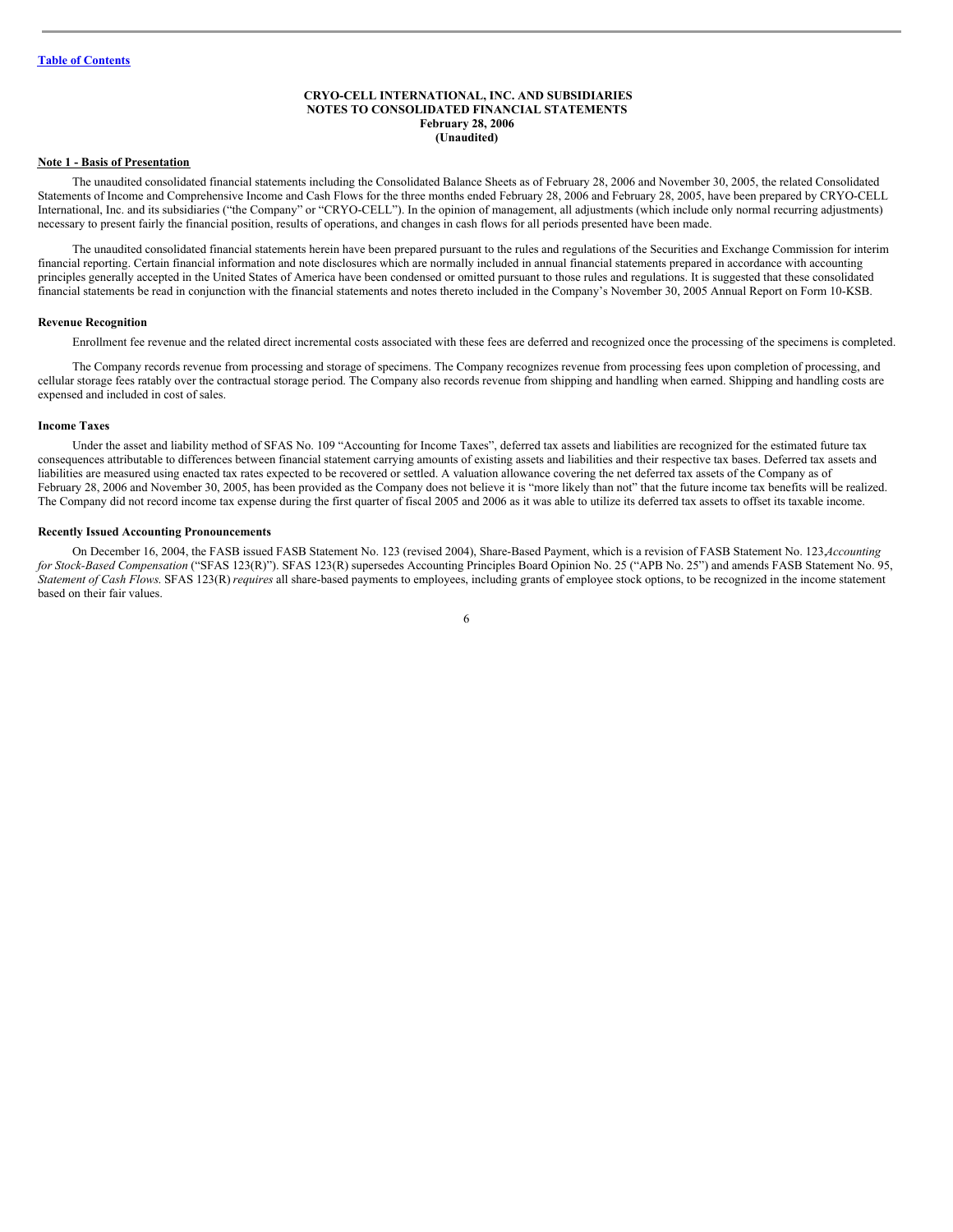SFAS 123(R) must be adopted by small business issuers in the annual period beginning after December 15, 2005. Early adoption will be permitted in periods in which financial statements have not yet been issued. The Company expects to adopt SFAS 123(R) on December 1, 2006.

SFAS 123(R) permits public companies to adopt its requirements using one of two methods:

- 1. A "modified prospective" method in which compensation cost is recognized beginning with the effective date (a) based on the requirements of SFAS 123(R) for all share-based payments granted after the effective date and (b) based on the requirements of SFAS 123 for all awards granted to employees prior to the effective date of SFAS 123(R) that remain unvested on the effective date.
- 2. A "modified retrospective" method which includes the requirements of the modified prospective method described above, but also permits entities to restate based on the amounts previously recognized under SFAS 123 for purposes of pro forma disclosures either (a) all prior periods presented or (b) prior interim periods of the year of adoption.

The Company plans to adopt SFAS 123(R) using the modified prospective method.

As permitted by SFAS 123, the Company currently accounts for share-based payments to employees using Opinion 25's intrinsic value method and, as such, generally recognizes no compensation cost for employee stock options. Accordingly, the adoption of SFAS 123(R)'s fair value method will have a significant impact on the Company's results of operations, although it will have no impact on the Company's overall financial position. The impact of adoption of SFAS 123(R) cannot be predicted at this time because it will depend on levels of share-based payments granted in the future. However, had the Company adopted SFAS 123(R) in prior periods, the impact of that standard would have approximated the impact of SFAS 123 as described in the disclosure of pro forma net income and earnings per share in Note 5 to the consolidated financial statements. SFAS 123(R) also requires the benefits of tax deductions in excess of recognized compensation cost to be reported as a financing cash flow, rather than as an operating cash flow as required under current literature. This requirement will reduce net operating cash flows and increase net financing cash flows in periods after adoption. While the Company cannot estimate what those amounts will be in the future (because they depend on, among other things, when employees exercise stock options), the amount of operating cash flows recognized in prior periods for such excess tax deductions were \$0 for the three months ended February 28, 2006 and February 28, 2005.

#### **Note 2 – Earnings per Common Share**

Earnings per common share data is based on net income and not comprehensive income. The following table sets forth the calculation of basic and diluted earnings per share:

|                                                                |  | For the three months ended<br><b>February 28, 2006</b> |  | For the three months ended<br><b>February 28, 2005</b> |  |
|----------------------------------------------------------------|--|--------------------------------------------------------|--|--------------------------------------------------------|--|
| Numerator:                                                     |  |                                                        |  |                                                        |  |
| Net Income                                                     |  | 55,528                                                 |  | 178,630                                                |  |
| Denominator:                                                   |  |                                                        |  |                                                        |  |
| Weighted-average shares outstanding-basic                      |  | 11,624,629                                             |  | 11,488,232                                             |  |
| Dilutive common shares issuable upon exercise of stock options |  | 684,940                                                |  | 780,422                                                |  |
| Weighted-average shares-diluted                                |  | 12,309,569                                             |  | 12,268,654                                             |  |
| Earnings per share:                                            |  |                                                        |  |                                                        |  |
| Basic                                                          |  | .00                                                    |  | .02                                                    |  |
| Diluted                                                        |  | .00                                                    |  | .01                                                    |  |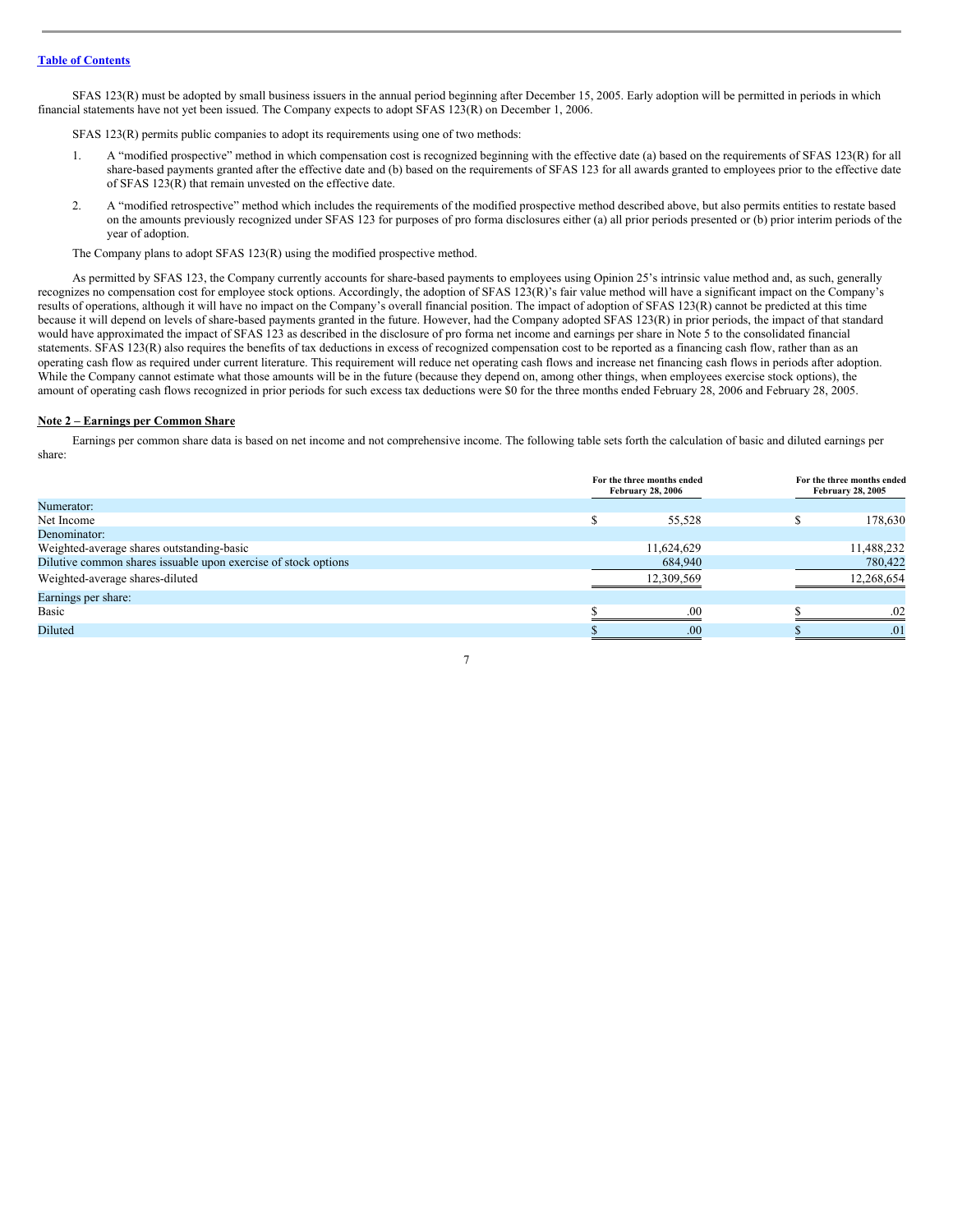For the three months ended February 28, 2006 and February 28, 2005, options to purchase 365,363 and 347,306 shares of common stock, respectively, were outstanding during the period but were not included in the computation of diluted earnings per share because the options' exercise prices were greater than the average market price of the common shares, and therefore, the effect would be anti-dilutive.

#### **Note 3 – Legal Proceedings**

The Company is involved in the following legal proceedings:

On February 22, 2002 the Company was named as a defendant in a complaint filed by PharmaStem Therapeutics, Inc. ("PharmaStem") in the United States District Court of Delaware (Wilmington) (the "Court"), Case No. 02-148-GMS, alleging patent infringement of two U.S Patents No. 5,004,681 ('681 patent') which relates to the collection, processing, and storage of stem cells derived from umbilical cord blood and No. 5,192,553 ('553 patent') which relates to the therapeutic uses of stem cells derived from umbilical cord blood. PharmaStem, a Delaware corporation, named eight companies (three of which are now out of business) involved in cord blood banking. The suit sought an injunction against the companies, an unspecified amount of damages or royalties, treble damages and attorney's fees. The trial was held in October 2003 and pursuant to a jury verdict entered on October 29, 2003, a judgment was entered against the Company in the amount of \$957,722 for damages relating to royalties resulting from revenues generated from specimens processed and stored from April 11, 2000 through August 31, 2003. The Company recognized a liability for the year ended November 30, 2003 in the amount of the judgment and an additional expense in the amount of \$145,000 for estimated damages relating to royalties resulting from revenues generated from specimens processed and stored.

During fiscal 2004 the Company accrued an additional \$523,000 for estimated damages relating to royalties resulting from revenues generated from specimens processed and stored during the first, second and third quarters of fiscal 2004 recognizing that it was probable that the damages would continue to accrue at a rate of 6.125% should the judgment remain in effect related to the '681 patent. In December 2003, the Company transferred \$957,722 into an escrow account. The defendants, including the Company, filed motions for post-trial relief, and execution of the judgment was stayed pending disposition of those motions. The plaintiff also filed motions seeking an award of approximately \$2,800,000 for enhanced damages, counsel fees and interest, as well as for a permanent injunction against future infringement. The Company did not accrue the \$2,800,000, as the Company felt the likelihood of such an award was remote.

On September 15, 2004, the Court ruled on the post trial motions. The Court vacated its judgment, overturning the jury's verdict for patent infringement and damages previously entered against the Company, and denied PharmaStem's request for an injunction and enhanced damages against the defendants. Reversing the jury's verdict, the Court entered a new judgment in favor of the Company and the other defendant blood banks with regard to PharmaStem's '553 patent, holding that the cord blood banks are not, and cannot be, liable for contributory infringement of the patent because they do not sell, or offer for sale, umbilical cord blood. Rather, the private blood banks provide a service of processing and preservation of cord blood for families. With regard to PharmaStem's '681 patent, the Court granted CRYO-CELL and its co-defendants a new trial on the issues of infringement and damages, finding that the jury's earlier verdict of infringement was "against the great weight of the evidence".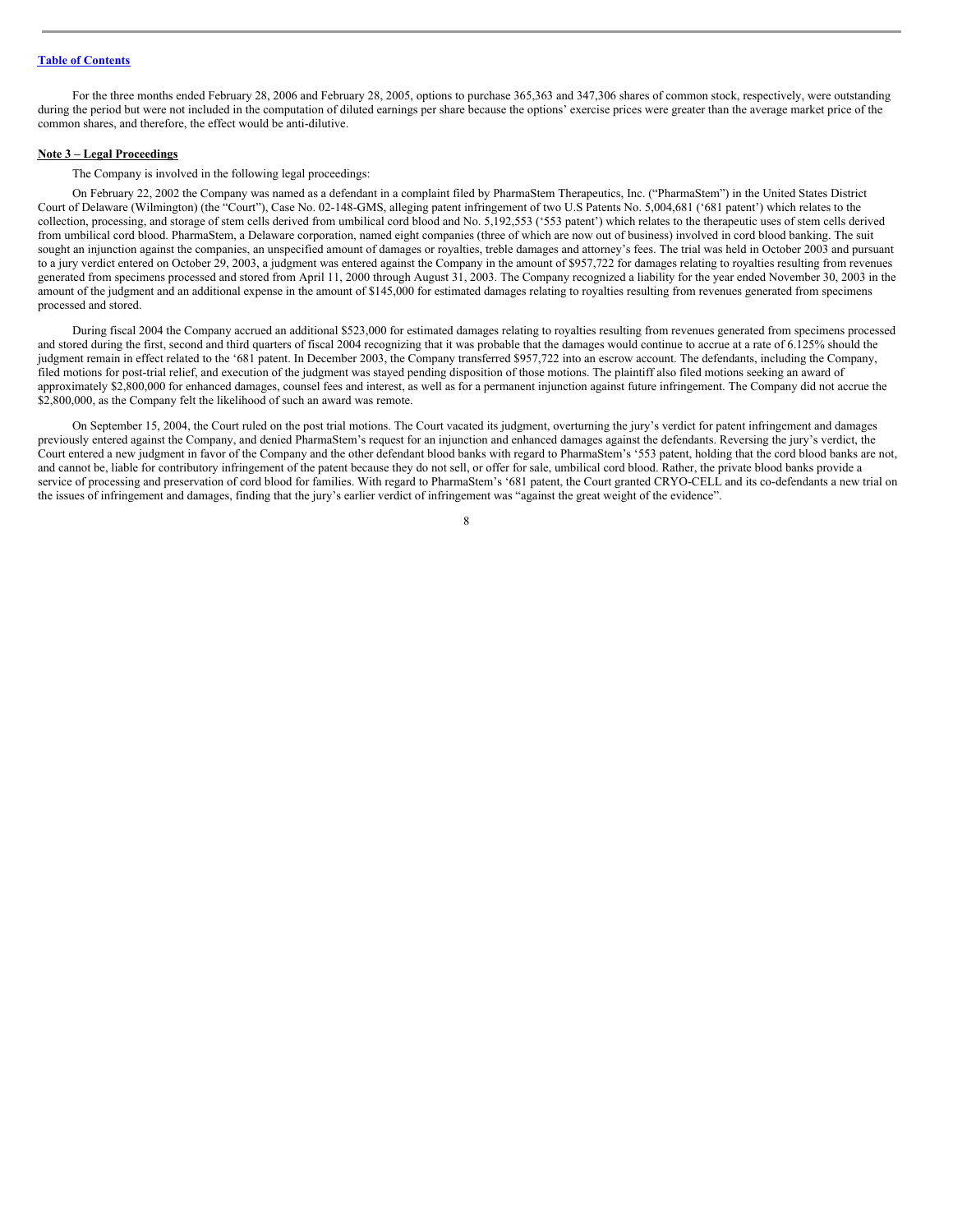As a result of the September 15, 2004 ruling the Company reversed all prior accruals related to the '681 patent totaling \$1,102,968, during the third quarter of fiscal 2004. The Company was no longer obligated to hold the \$957,722 in an escrow account and the funds were returned to the Company in October 2004.

On October 4, 2004, PharmaStem filed in the Delaware action a motion for preliminary injunction against the Company (and its co-defendants) regarding the '681 patent. PharmaStem sought an injunction limiting the ability of the Company to refer to the use of umbilical cord blood in the treatment of adults in the marketing of the Company's services, to advise customers for its services that cord blood stored hereafter is for pediatric use only, and to enjoin the Company from storing cord blood units that have sufficient stem cells to effect the hematopoietic reconstitution of an adult. The Company and other defendants filed a motion asking the court to reconsider the denial of the judgment as a matter of law on the '681 patent. On December 14, 2004, the Court ruled in favor of the Company and other defendants. The effect of this order is that final judgment has now been entered in favor of CRYO-CELL and the other defendants on PharmaStem's charges of infringement of both patents that were asserted in that case, marking a final disposition of the case in CRYO-CELL's favor, and denying PharmaStem's motion for preliminary injunction. PharmaStem has filed an appeal of the decision to the United States Court of Appeals for the Federal Circuit. CRYO-CELL and the other defendants have filed a cross-appeal on the issues of the validity and enforceability of the '681 and '553 patents. The Court heard oral argument on the appeals on April 4, 2006, and a decision is expected later in the year.

On July 28, 2004, the Company was named as a defendant in a complaint filed by PharmaStem in the United States District Court for the Middle District of Florida, Tampa Division, Case No. 8:04-cv-1740-T-30TGW alleging infringement of U.S. Patents Nos. 6,461,645 and 6,569,427. These patents are closely related to the '681 and '553 patents that were the subject of PharmaStem's Delaware litigation. PharmaStem also named as a defendant Dr. Bruce Zafran, a member of the Company's scientific and medical advisory board. The suit seeks an injunction, an unspecified amount of damages or royalties, treble damages and attorney's fees. The Company has filed an answer and counterclaims against PharmaStem and its Chief Executive Officer, Nicholas Didier. PharmaStem and Didier have filed motions to dismiss those counterclaims. The Judicial Panel on Multidistrict Litigation transferred this action to the District of Delaware for coordinated pretrial proceedings with other cases brought by PharmaStem alleging infringement of these same two patents by other defendants, *In re: PharmaStem Therapeutics, Inc. Patent Litigation*, MDL No. 1660. The Company intends to vigorously defend the suit. The Delaware court has stayed all proceedings in these cases, including discovery, pending the outcome of the Federal Circuit appeal and reexamination proceedings in the U.S. Patent and Trademark Office. The reexamination proceedings involve all four of the patents on which PharmaStem has sued. In January 2005, a Patent Office examiner entered an office action rejecting all claims of the '553 patent. This action is not final, and PharmaStem has the opportunity to present further argument to the examiner.

Between May and July 2003, ten putative class action complaints were filed in the United States District Court of the Middle District of Florida against the Company, certain current and former officers and directors of the Company and two accounting firms who previously audited the Company's consolidated financial statements. All ten complaints alleged violations of federal securities laws, including improper recognition of revenue in the consolidated financial statements presented in certain public reports of the Company. On October 22, 2003, all ten complaints were consolidated (Case No. 03-CV-1011). On February 17, 2004, the court appointed lead plaintiffs. On April 27, 2004, the lead plaintiffs filed an amended complaint. The amended complaint generally seeks, among other things, certification of a class of persons who purchased the Company's common stock between March 16, 1999 and May 20, 2003 and unspecified damages. On February 25, 2005, the United States District Court for the Middle

 $\overline{Q}$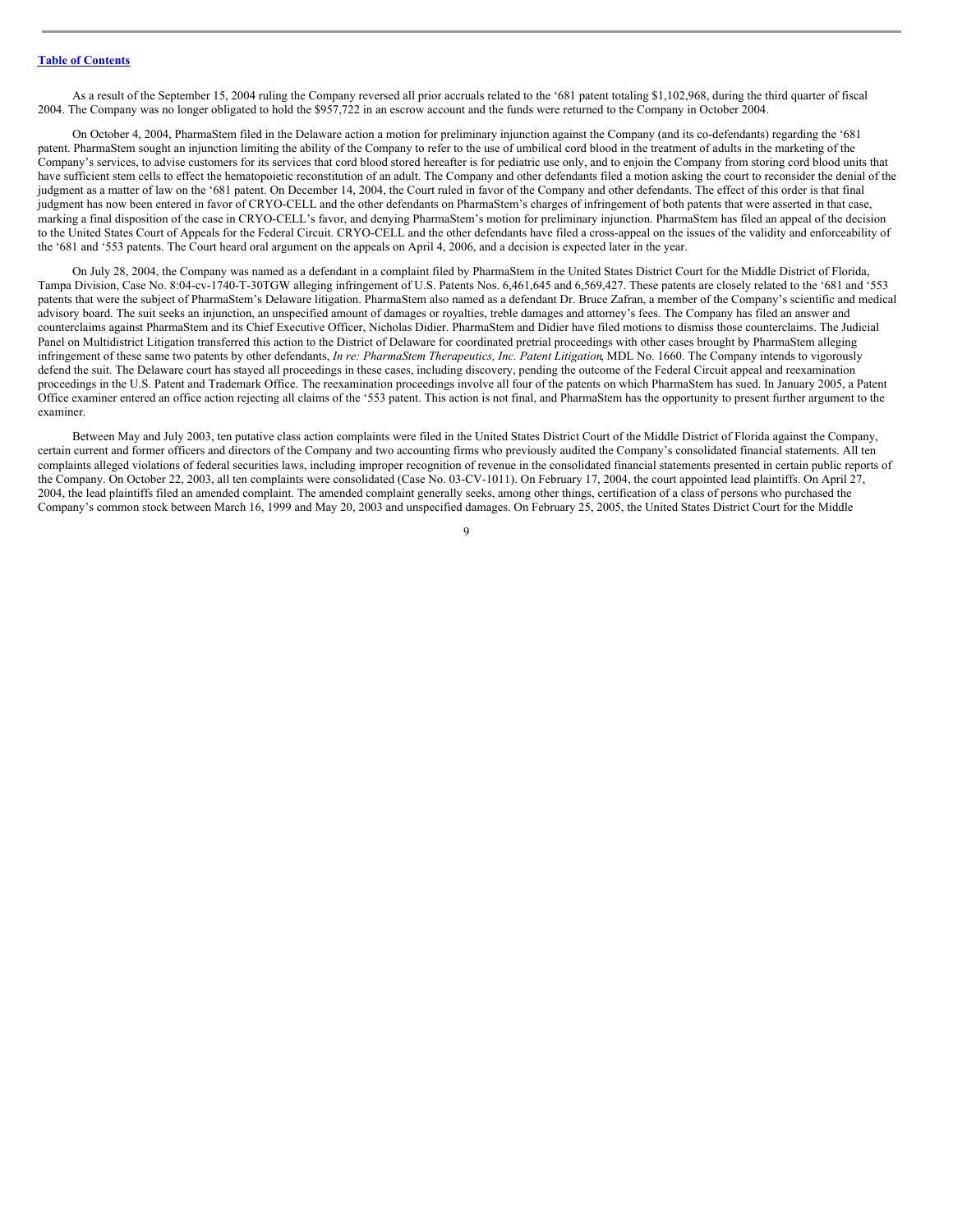District of Florida issued an order approving the previously reported formal stipulation of settlement for the litigation. The settlement, which totals \$7 million, includes a payment of \$4 million paid by the insurance carrier of the Company's former auditors. In addition, the Company's insurance carrier paid \$3 million on the Company's behalf under its directors' and officers' insurance policy. The Company previously satisfied the \$175,000 deductible under its directors' and officers' insurance policy, and believes it will have no further financial obligations under the settlement.

## **Note 4 - Investments in Subsidiaries and Affiliates**

#### **Saneron CCEL Therapeutics, Inc. ("Saneron")**

The Company has an ownership interest of approximately 38% in Saneron, which is accounted for under the equity method of accounting, as of February 28, 2006 and November 30, 2005. During 2005, the Company had an independent valuation performed on the Company's interest in Saneron. Management believes that this valuation accurately reflects the fair value of the Company's interest in Saneron as of November 30, 2005. As of February 28, 2006 and November 30, 2005, the net Saneron investment, including goodwill of approximately \$684,000, is reflected on the accompanying consolidated balance sheets at approximately \$682,000 and \$685,000, respectively.

For the three months ended February 28, 2006, the Company recorded equity in losses of affiliate in losses of Saneron operations of \$10,308. Included in equity in losses of affiliate is approximately \$7,200 for the three months ended February 28, 2006, related to compensation expense for stock option awards that were granted by Saneron to certain consultants and employees below fair market value. For the three months ended February 28, 2005, the Company recorded equity in losses of Saneron operations of \$21,033. Included in equity in losses of affiliate is approximately \$12,000 for the three months ended February 28, 2005 related to compensation expense for stock option awards that were granted by Saneron.

As of February 28, 2006 and November 30, 2005, the Company has classified the initial value of Company stock held by Saneron of approximately \$839,000 within stockholders' equity as treasury stock.

#### **Note 5 – Stock Options**

The Company accounts for stock options under APB No. 25, under which no compensation expense has been recognized for stock options issued to employees as permitted by SFAS No. 123, *Accounting for Stock-Based Compensation*, ("SFAS No. 123"). The Company has adopted the disclosure requirements of SFAS No. 148, "Accounting for Stock-Based Compensation-Transition and Disclosure" ("SFAS No. 148"). Certain stock options have been issued to consultants of the Company and accounted for under SFAS No. 123. The expense recognized for the three months ended February 28, 2006 and February 28, 2005 is \$27,936 and \$8,913, respectively.

Had SFAS No. 123 been implemented, the Company's net income per share would have been adjusted to the amounts indicated below for the three months ended February 28, 2006 and February 28, 2005:

|                                                                                                                 |                          | <b>Three Months Ended</b> |                          |           |
|-----------------------------------------------------------------------------------------------------------------|--------------------------|---------------------------|--------------------------|-----------|
|                                                                                                                 | <b>February 28, 2006</b> |                           | <b>February 28, 2005</b> |           |
| Net Income, as reported                                                                                         |                          | 55.528                    |                          | 178,630   |
| Deduct: Total stock-based employee compensation expense determined under fair value based method for all awards |                          | (38, 186)                 |                          | (49, 883) |
| Pro forma net income                                                                                            |                          | 17.342                    |                          | 128,747   |
| Income per share:                                                                                               |                          |                           |                          |           |
| Basic - as reported                                                                                             |                          | .00                       |                          | .02       |
| $Diluted - as reported$                                                                                         |                          | .00                       |                          | .01       |
| Basic and diluted-pro forma                                                                                     |                          | .00.                      |                          | .01       |
|                                                                                                                 |                          |                           |                          |           |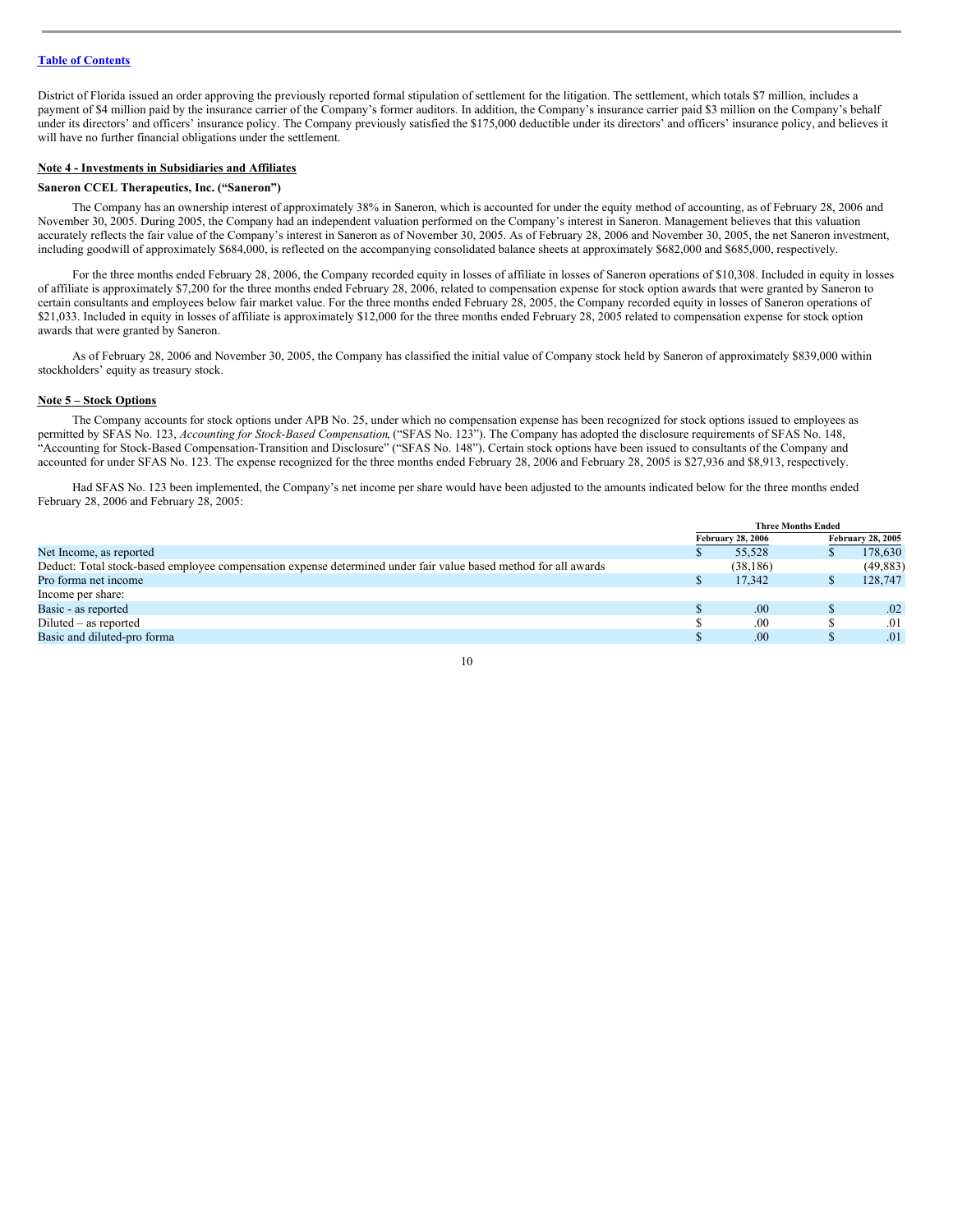## **Note 6 – Marketable Securities and Other Investments**

The Company has certain investments in marketable securities, which are categorized as marketable securities and other investments on the accompanying balance sheets and accounted for under SFAS No. 115, "Accounting for Certain Investments in Debt and Equity Securities" ("SFAS No. 115"). Marketable securities were \$150,604 and \$519,713 and at February 28, 2006 and November 30, 2005. In accordance with SFAS No. 115, the Company recorded a gain of \$5,510 and \$0 for the three months ended February 28, 2006 and February 28, 2005, in conjunction with the sale of certain marketable securities. Also included within marketable securities and other investments on the accompanying consolidated balance sheets as of February 28, 2006 and November 30, 2005 are certificates of deposits of approximately \$95,000 and \$484,000 recorded at cost.

#### **Other Investments**

The Company uses the guidance in SFAS No. 115 as described above, to account for marketable securities which are classified as available for sale. The fair value of other investments as of February 28, 2006 and November 30, 2005 was approximately \$56,000 and \$35,000, respectively, and the unrealized holding loss recorded as a component of stockholders equity on other investments was approximately \$160,000 and \$181,000 as of February 28, 2006 and November 30, 2005, respectively.

#### **Note 7 – Deferred Consulting Obligation**

During June 2002, the Company entered into a long-term consulting agreement with a former officer to provide future consulting services to the Company. The Company initially recognized the present value of this agreement as a liability. In August 2004, the Company stopped making payments under the consulting agreement. This agreement was terminated and following negotiations, a new agreement was negotiated by the parties and signed on April 15, 2005. The Company commenced payments under the terms of the new agreement during the second quarter of 2005. The terms of the settlement are confidential. The present value of the new agreement has been reflected as a liability on the consolidated balance sheet as of February 28, 2006 and November 30, 2005.

## <span id="page-10-0"></span>**Item 2. Management's Discussion and Analysis of Financial Condition and Results of Operations.**

## **Overview**

The Company is engaged in cellular processing and cryogenic storage, with a current focus on the collection and preservation of umbilical cord (U-Cord ®) blood stem cells for family use. The Company's principal sources of revenues are service fees for cord blood processing and preservation for new customers and recurring annual storage fees. The Company currently charges fees of \$1,595 to new clients for the collection kit, processing and testing and return medical courier service, with discounts in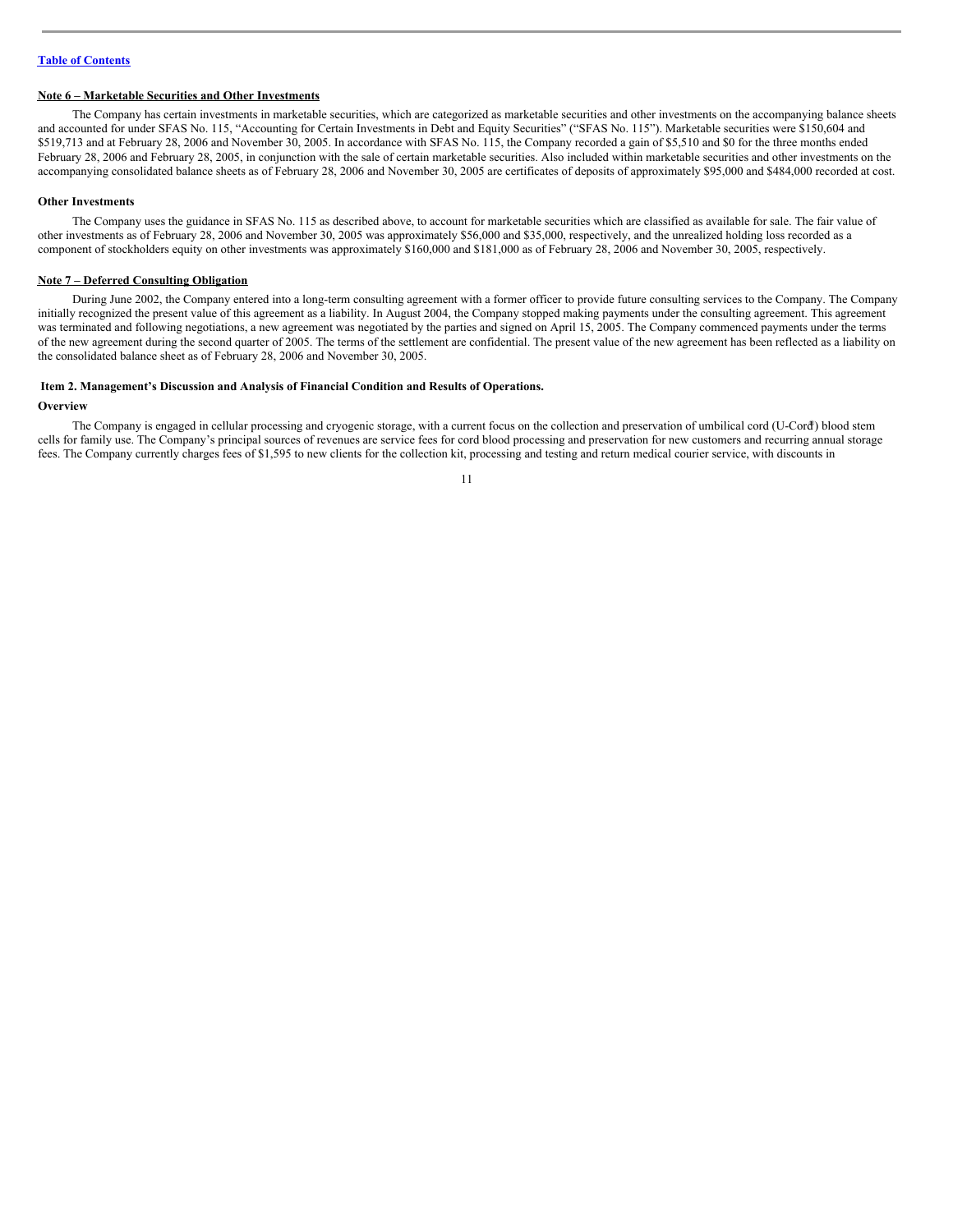the case of multiple children from the same family and in other circumstances. The Company currently charges an annual storage fee of \$125 for new clients; storage fees for existing customers depend on the contracts with such customers. The Company also receives other income from licensing fees and royalties from global affiliates.

During the three months ended February 28, 2006, the Company increased its revenues by 13% over the level in the 2005 period and achieved net income of approximately \$56,000, compared to \$178,000 in the 2005 period. Net storage revenues increased because of an increase in the customer base and the effects of a price increase implemented during fiscal 2006. The Company experienced an operating loss in the 2006 period due to increases in cost of sales and marketing, general, and administrative expenses. However, the Company continued to be profitable largely due to an increase in licensee income, partly due to an installment payment from a non-recurring sale of a license agreement and partly due to increased royalties from its international affiliates.

In October 2005, the Company announced an agreement with Plureon under which the Company will have the exclusive rights to market the service of collecting, processing and preserving placental stem cells as a supplement to its existing services involving U-Cord® stem cells. The Company expects to launch this service during 2006. The Company expects to charge an initial fee for collection and processing the placental stem cells, in addition to its existing fees for collection and processing of U-Cord® stem cells. Also, the Company will charge an annual storage fee for storage of the placental stem cells, in addition to the storage fee for the U-Cord® stem cells. The Company will pay royalties to Plureon for sub-licensing the underlying technology.

At February 28, 2006, the Company had cash and cash equivalents of approximately \$8,967,000 and marketable securities and other investments of approximately \$151,000. The Company's cash increased by approximately \$988,000 during the first quarter, as a result of its cash flow from operations and the proceeds from the redemption of marketable securities. As of April 13, 2006, the Company maintains no indebtedness.

#### **Results of Operations**

*Revenues.* Revenues for the three months ended February 28, 2006 were \$3,691,253 as compared to \$3,268,359 for the same period in 2005, representing a 13% increase. The increase is primarily attributable to the effects of a successfully implemented price increase during 2006 for newly enrolling clients, as well as the overall increase in customer base over the prior year, which led to a significant increase in storage revenues.

Cost of Sales. Cost of sales for the three months ended February 28, 2006 was \$1,207,516 as compared to \$850,131 for the same period in 2005, representing a 42% increase. Cost of sales was 33% of revenues for the three months ended February 28, 2006 compared with 26% for the three months ended February 28, 2005. Cost of sales as a percentage of revenue increased due to an increase in laboratory supplies, return medical courier service charges, cord blood collection reimbursements, and salaries and wages. Cost of sales includes wages and supplies associated with new process enhancements to the existing production procedures and quality systems in the processing of cord blood specimens at the Company's facility in Oldsmar, Florida and the costs associated with storage of specimens at the Safti-Cell facility in Arizona. During the second quarter of fiscal 2005, the Company implemented a new processing methodology in accordance with emerging requirements of the American Association of Blood Banks (AABB). The new process utilizes closed-system bags rather than vial storage. Due to this transition to a new processing methodology, as well as, the enhanced level of security designed in the Company's new facility, the Company discontinued offering the dual storage service to new customers during the second quarter of fiscal 2005. The increase in the cost of laboratory supplies is a direct result of the transition to the new processing methodology. The increase in collection kit freight charges is a direct result of the price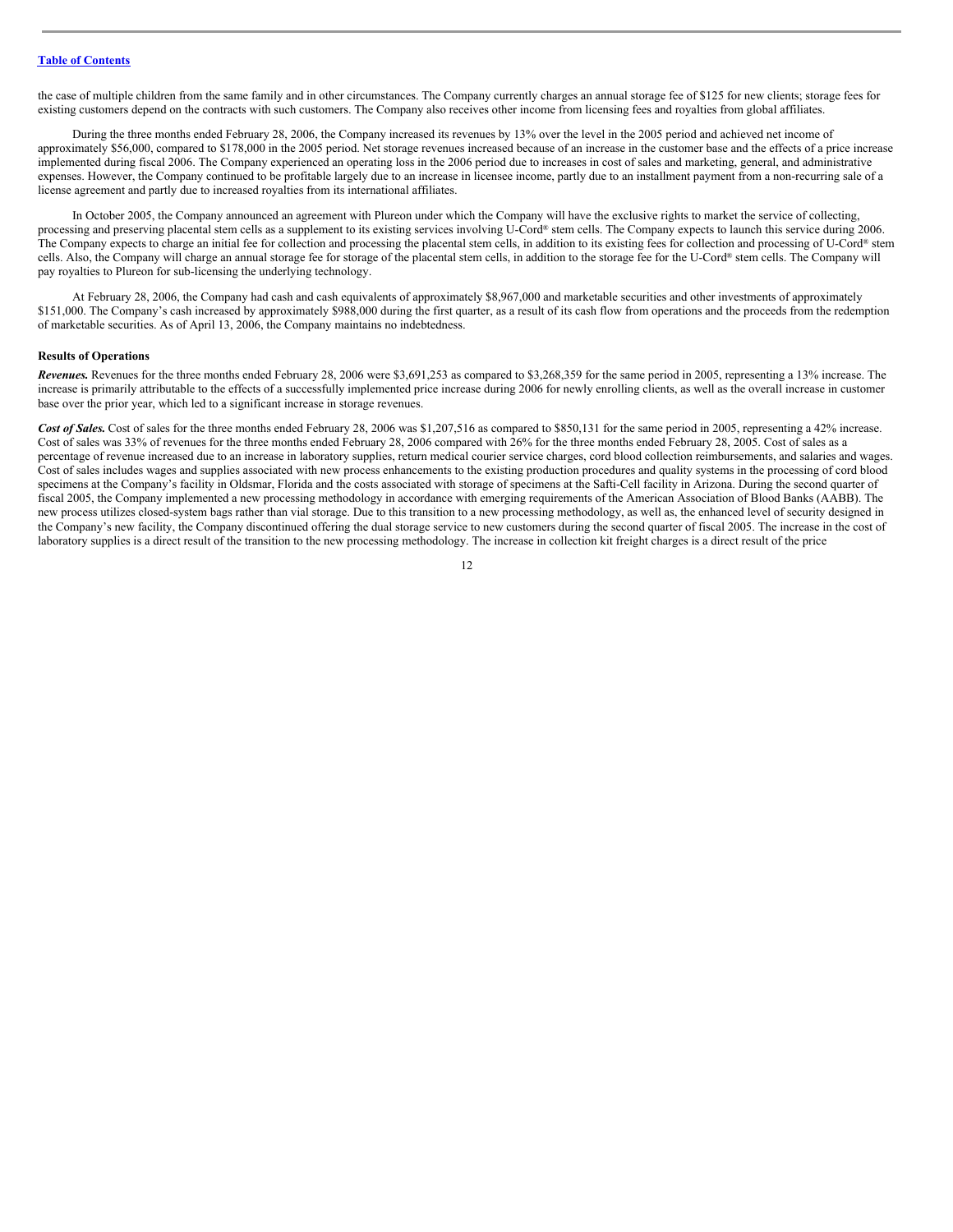increase implemented during the first quarter of fiscal 2006. As part of the service enhancements associated with this price increase, the Company now incurs the cost of the return shipping of its cord blood collection kits.

*Marketing, General and Administrative Expenses.* Marketing, general and administrative expenses during the three months ended February 28, 2006 were \$2,473,964 as compared to \$2,030,703 for the three months ended February 28, 2005 representing a 22% increase. The increase was largely attributable to the implementation of the Company's plans to expand its sales and marketing initiatives, which resulted in an increase in advertising and consulting fees associated with its corporate rebranding. An increase in salaries and wages also contributed to the increase. Marketing, general and administrative expenses were 67% of revenues for the three months ended February 28, 2006 compared to 62% for the three months ended February 28, 2005. Marketing, general and administrative expenses increased slightly as a percentage of revenues due to the aforementioned increases, which were partially offset by the increase in revenues. The Company has announced plans to further expand its sales and marketing initiatives in the next several quarters, which can be expected to cause continued increases in marketing, sales and administrative expenses on a year-over-year basis.

*Research, Development and Related Engineering Expenses.*Research, development and related engineering expenses for the three months ended February 28, 2006 were \$11,620 as compared to \$13,864 for the three months ended February 28, 2005, a decrease of 16%.

*Interest Expense.* Interest expense for the three months ended February 28, 2006 was \$229,673 as compared to \$187,827 for the same period in 2005. Interest expense is mainly comprised of payments made to the other parties to the Company's RSAs based on the Company's storage revenue. Prior to fiscal 2002, the Company entered into RSAs with individuals and entities for specific geographic areas. The Company's RSAs provide that in exchange for an up-front payment, the Company would share in perpetuity a percentage of its future revenue derived from the annual storage fees charged related to a certain number of specimens that originated from specific areas. The Company currently has four RSAs covering the following states: New York, Texas, Florida and Illinois (including contiguous states). As the Company receives annual storage fees relating to specimens from these states, the portion of the fees shared with the parties to the RSAs are recognized as interest expense. If the Company's revenues continue to increase in areas covered by RSAs, the Company's interest expense related to the RSA payments will also increase. Also included in interest expense is the amortization of the present value of a deferred consulting agreement in the amount of \$11,821 and \$0 for the three months ended February 28, 2006 and February 28, 2005, respectively. No interest expense related to the deferred consulting agreement was incurred during the first quarter of fiscal 2005 as the original agreement was terminated in August 2004. A new agreement was negotiated by the parties and signed on April 15, 2005.

*Licensee Income.* Licensee income for the three months ended February 28, 2006, was \$333,234 as compared to \$104,756 for the same period in 2005. Licensee income for the three months ended February 28, 2006 consisted of \$148,723 received as an installment payment from the non-recurring sale of the India license agreement and \$184,511 of royalty income earned on the subsequent processing and storage of specimens in geographical areas where the Company has license agreements, and from the sale of sublicense agreements by licensees. Licensee income for the three months ended February 28, 2005 consisted of royalty income earned on the subsequent processing and storage of specimens in geographical areas where the Company has license agreements, and from the sale of sub-license agreements by licensees.

Equity in Losses of Affiliate. Equity in losses of affiliate was \$10,308 for the three months ended February 28, 2006, compared to \$21,033 for the 2005 period. During the three months ended February 28, 2006 and February 28, 2005, the Company recorded approximately \$7,000 and \$12,000 respectively, in equity in losses of affiliates related to compensation expense for stock option awards that were granted by Saneron to certain consultants and employees below fair market value.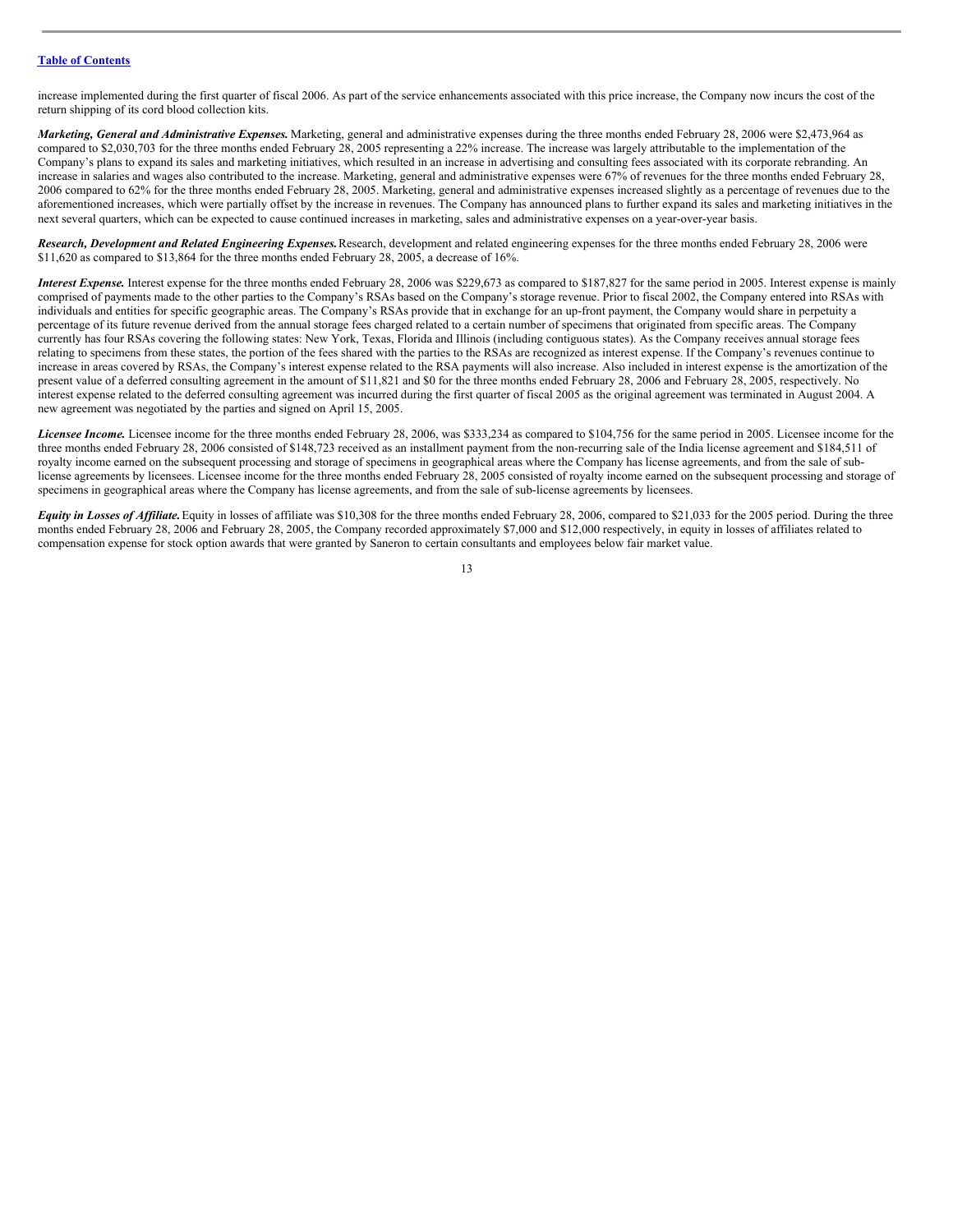*Income Taxes*. Income tax expense was \$0 for the three months ended February 28, 2006, compared to \$0 for the same period in 2005. The Company did not record income tax expense during the first quarter of fiscal 2005 and 2006 as it was able to utilize its deferred tax assets to offset its taxable income.

#### **Liquidity and Capital Resources**

Through February 28, 2006, the Company's sources of cash have been from sales of its U-Cord ® program to customers, the sale of license agreements and proceeds from RSAs. Currently, the Company's cash flow is derived primarily from sales relating to its storage services, including the Initial Fees and ongoing storage fees.

At February 28, 2006, the Company had cash and cash equivalents of \$8,966,963 as compared to \$7,979,377 at November 30, 2005. The increase in cash and cash equivalents during the three months ended February 28, 2006 was primarily attributable to the following:

Cash provided by operating activities for the three months ended February 28, 2006 amounted to \$710,283 which was primarily attributable to the Company's operating activities including licensing fees, a price increase, and an increase in recurring revenue from the current client base. During the prior year, the Company began requiring credit cards to be used by all new clients. This has resulted in an increase in operating cash flow.

Cash provided by investing activities for the three months ended February 28, 2006 amounted to \$304,163 which was primarily attributable to the proceeds for the redemption of marketable securities.

Cash used in financing activities for the three months ended February 28, 2006 amounted to \$26,860, which consisted of repayments of a deferred consulting obligation to a former officer.

The Company also has certain investments in marketable securities and certificates of deposit, totaling \$150,604 at February 28, 2006.

The Company does not have a line of credit or other type of financing instrument. Capital expenditures for the Company's new facility were funded from cash flows from operations. The Company anticipates making capital expenditures of approximately \$2,000,000 over the next twelve months.

The Company anticipates that its cash and cash equivalents, marketable securities and cash flows from operations will be sufficient to fund its cash needs for at least the next 12 to 18 months. Cash flows from operations will depend primarily upon increasing revenues from sales of its umbilical cord blood cellular storage services and controlling expenses. In the past several years, the Company has attempted to focus its capital resources on its core business of cellular processing and cryogenic storage services by deemphasizing certain non-core business activities and through settlement of some of its legal disputes. In the future, the Company will evaluate and pursue certain opportunities, on a selective basis, in which operational synergies and economic potential align with the Company's strategic direction.

#### **Critical Accounting Policies**

The preparation of consolidated financial statements and related disclosures in conformity with accounting principles generally accepted in the United States requires estimates and assumptions that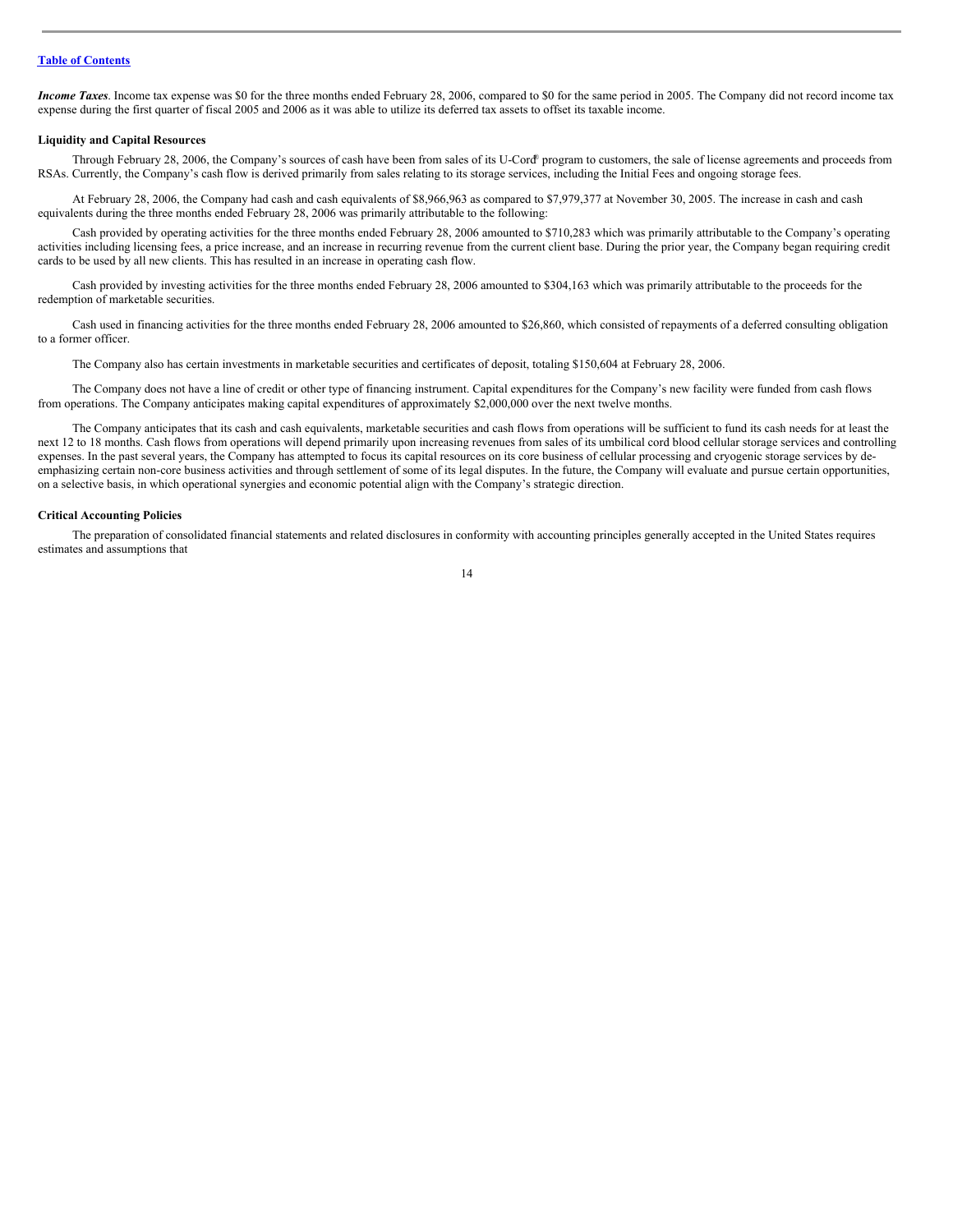affect the reported amounts of assets and liabilities, revenues and expenses and related disclosures of contingent assets and liabilities in the consolidated financial statements and accompanying notes. The SEC has defined a company's critical accounting policies as the ones that are most important to the portrayal of the company's financial condition and results of operations, and which require the company to make its most difficult and subjective judgments, often as a result of the need to make estimates of matters that are inherently uncertain. The Company believes that its estimates and assumptions are reasonable under the circumstances; however, actual results may vary from these estimates and assumptions. We have identified the following critical accounting policies that affect the more significant judgments and estimates used in the preparation of the consolidated financial statements.

## **Revenue Recognition**

Enrollment fee revenue and the related direct incremental costs associated with these fees are deferred and recognized once the processing of the specimens is completed.

The Company records revenue from processing and storage of specimens. The Company recognizes revenue from processing fees upon completion of processing and cellular storage fees ratably over the contractual storage period. The Company also records revenue from shipping and handling when earned. Shipping and handling costs are expensed and included in cost of sales.

## **Accounts Receivable**

Accounts receivable consist of the amounts due from clients that have enrolled in the U-Cord processing and storage program and amounts due from license affiliates. Accounts receivable due from clients are due within 30 days and are stated at amounts due from clients net of an allowance for doubtful accounts. Accounts outstanding longer than the contractual payment terms are considered past due. The Company determines its allowance by considering the length of time accounts receivable are past due, the Company's previous loss history, and the customer's current ability to pay its obligations. The Company writes-off accounts receivable when they become uncollectible, and payments subsequently received on such receivables are credited to the allowance for doubtful accounts.

## **Income Taxes**

Under the asset and liability method of SFAS No. 109 "Accounting for Income Taxes", deferred tax assets and liabilities are recognized for the estimated future tax consequences attributable to differences between financial statement carrying amounts of existing assets and liabilities and their respective tax bases. Deferred tax assets and liabilities are measured using enacted tax rates expected to be recovered or settled. A valuation allowance covering the net deferred tax assets of the Company as of February 28, 2006 and November 30, 2005, has been provided as the Company does not believe it is "more likely than not" that the future income tax benefits will be realized.

#### **Investment in Saneron**

The Company made a significant investment in an entity that is involved in the area of stem cell research. The Company accounts for this investment under the equity method, and at least annually, reviews its investment for possible impairment and, if necessary, adjusts the carrying value of such investment.

#### **Revenue Sharing Agreements**

The Company has entered into Revenue Sharing Agreements ("RSAs") with various parties whereby these parties contracted with the Company for a percentage of future storage revenues the

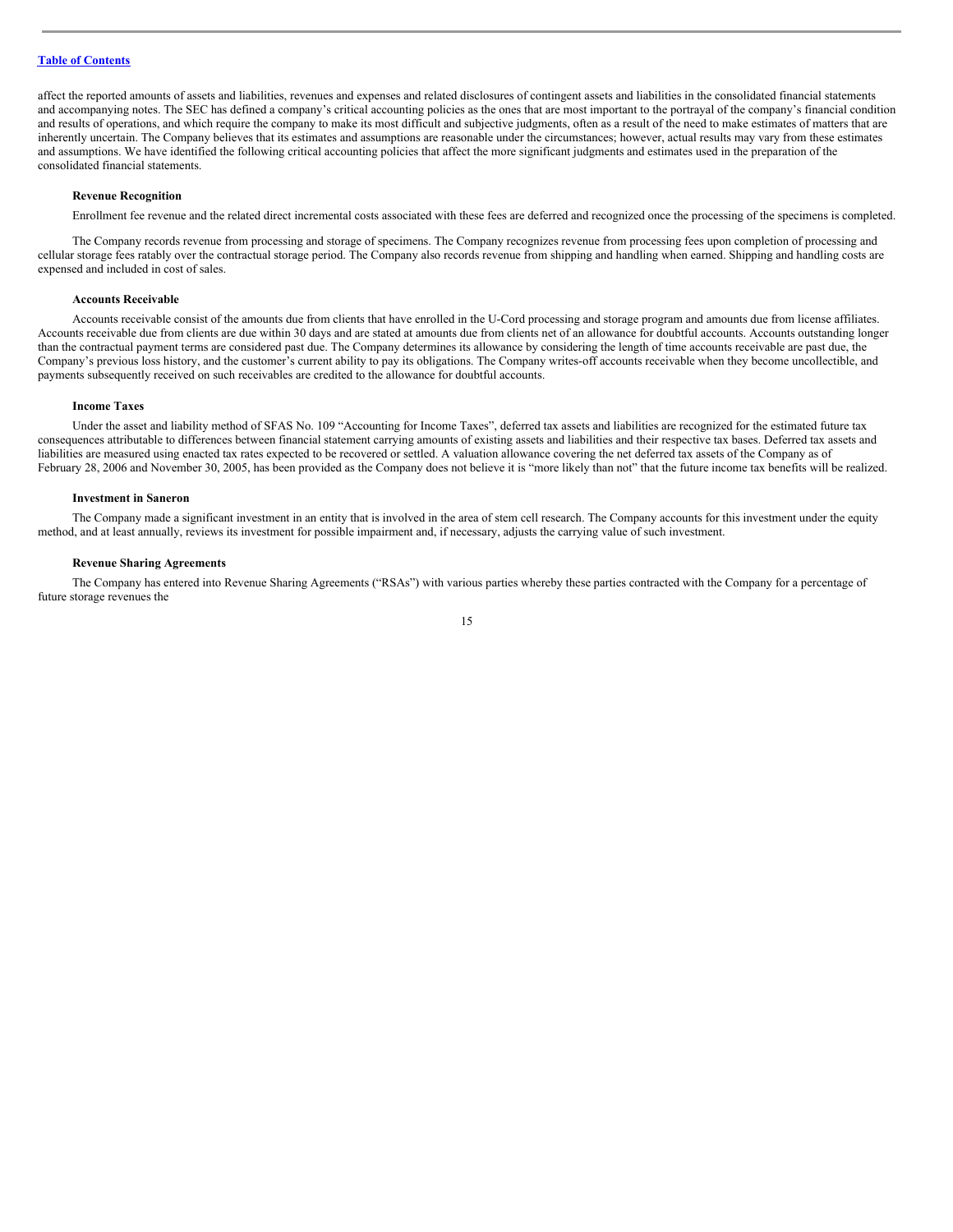Company generates from clients in specific geographical areas. The parties typically pay the Company a non-refundable up-front fee for the rights to these future payments. The Company had recognized these non-refundable fees as a long-term liability. Given the criteria under which these RSAs are established, cash receipts from these contracts can fluctuate from period to period. The Company periodically, and at least annually, reviews its RSAs receivables for collectibility. All payments made to the other parties to the RSAs are recognized as interest expense. At such time as the total payments can be determined, the Company will commence amortizing these liabilities under the effective interest method.

#### **License and Royalty Agreements**

The Company enters into licensing agreements with certain investors in various international markets in an attempt to capitalize on the Company's technology. The investors typically pay a licensing fee to receive Company marketing programs, technology and know-how in a selected area. The investor may be given a right to sell sublicense agreements as well. As part of the accounting for the up-front license revenue, revenue from the up-front license fee is recognized based on such factors as when the payment is due, collectibility and when all material services or conditions relating to the sale have been substantially performed based on the terms of the agreement.

In addition to the license fee, the Company earns royalties on subsequent processing and storage revenues by the investor in the selected area and a fee on any sub-license agreements that are sold by the investor where applicable. As part of the accounting for royalty revenue, the Company uses estimates and judgments in determining the timing and amount of royalty revenue to recognize. The Company periodically reviews license and royalty receivables for collectibility and, if necessary, will record an expense for an allowance for an uncollectible account.

## **Marketable Securities and Other Investments**

The Company has certain investments in certificates of deposit, and equity securities, which are categorized as marketable securities and other investments. The Company believes these are conservative investments with a low risk for any loss of principal. The Company regularly assesses its marketable security investments for impairments and adjusts its investment strategy, as it deems appropriate. The Company classifies marketable securities and other investments as current in the accompanying consolidated balance sheets based on original maturity dates of less than one year. The Company has certain investments as of February 28, 2006 and November 30, 2005 that have been below fair market value for several years. The write down associated with these investments has been recorded in other comprehensive income. Management believes that the decline in market value of these investments is temporary based on current industry reports and economic and technological trends.

#### **Litigation**

The Company is periodically involved in litigation and regulatory proceedings incidental to the conduct of our business and the Company expects that it will be involved in such litigation and regulatory proceedings from time to time. The Company regularly reviews any such litigation and regulatory proceedings for possible adverse outcomes, and provides estimates for the possible liability to the Company from such adverse outcomes, as it considers appropriate.

#### **Deferred Consulting Fees**

The Company entered into a long-term consulting agreement with a former officer to provide future consulting services to the Company. The Company initially recognized the present value of this agreement as a liability. In August 2004, the Company stopped making payments under the consulting agreement. This agreement was terminated and following negotiations, a new agreement was negotiated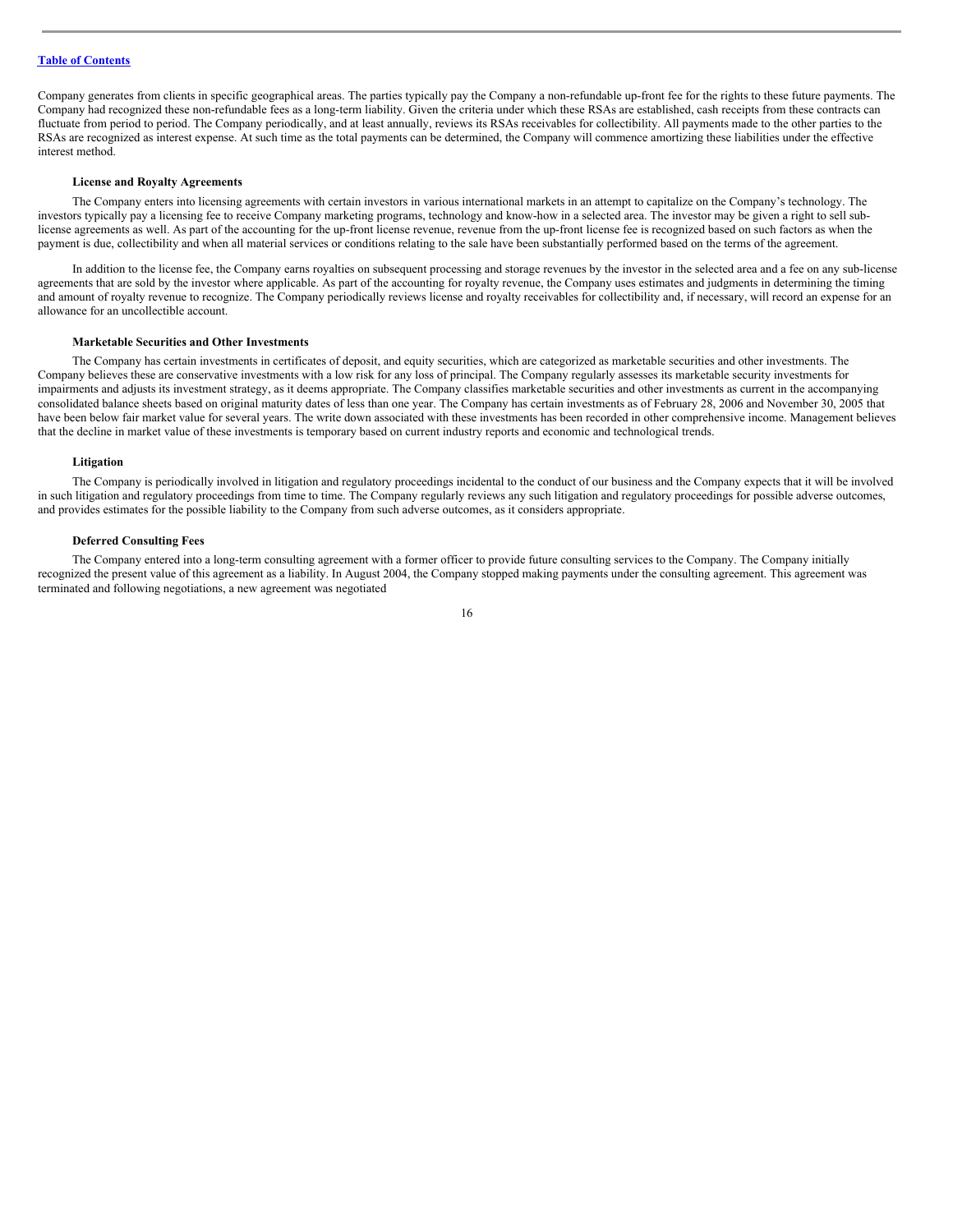by the parties and signed on April 15, 2005. The Company commenced payments under the terms of the new agreement during the second quarter of 2005. The terms of the settlement are confidential. The present value of the new agreement has been reflected as a liability on the consolidated balance sheet as of February 28, 2006 and November 30, 2005.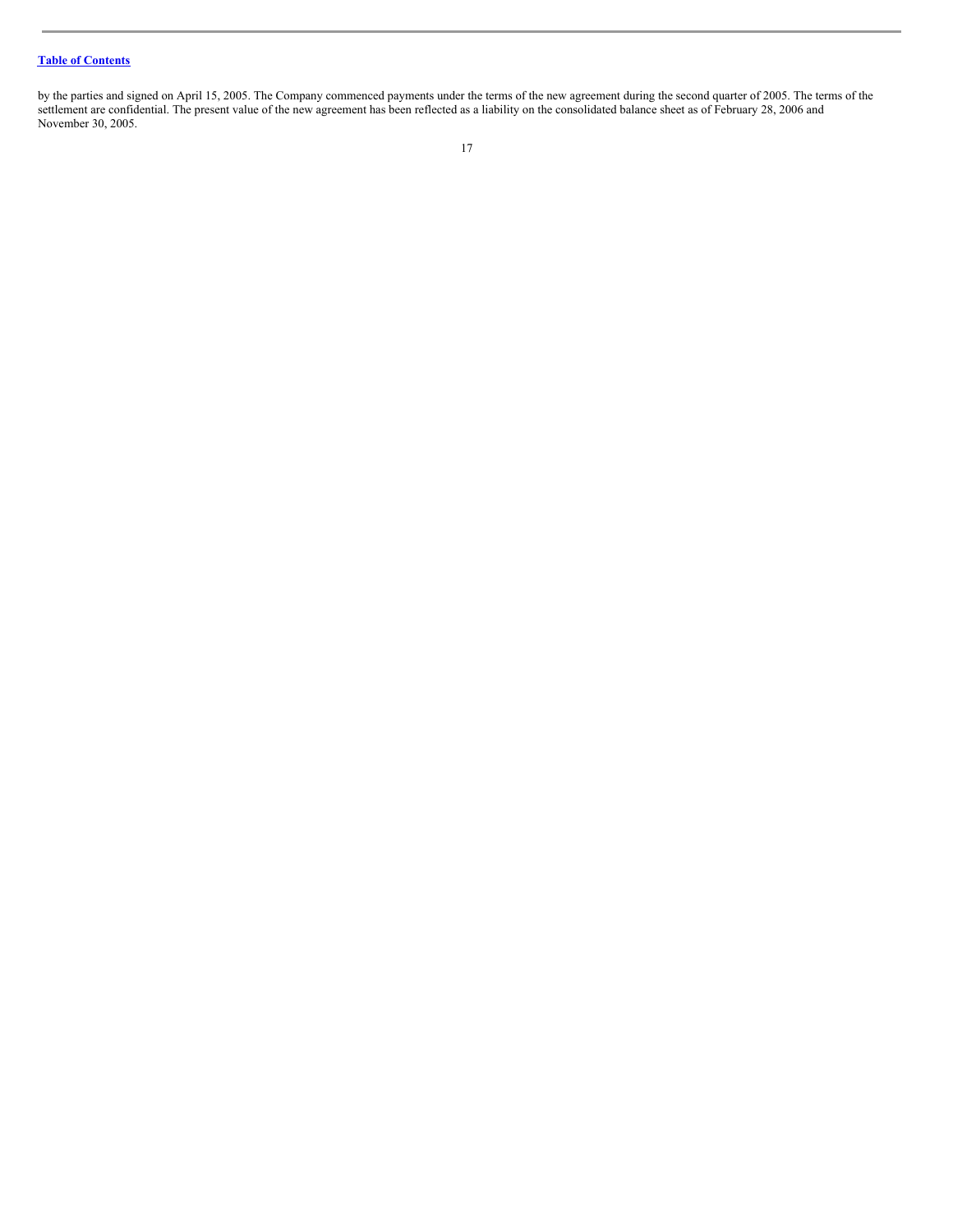## **Forward Looking Statements**

This Form 10-QSB, press releases and certain information provided periodically in writing or orally by the Company's officers or its agents may contain statements which constitute "forward-looking statements" within the meaning of Section 27A of the Securities Act of 1933, as amended and Section 21E of the Securities Exchange Act of 1934. The terms "CRYO-CELL International, Inc.," "CRYO-CELL" "Company," "we," "our" and "us" refer to CRYO-CELL International, Inc. The words "expect," "believe," "goal," "plan," "intend," "estimate" and similar expressions and variations thereof, if used, are intended to specifically identify forward-looking statements. Those statements appear in a number of places in this Form 10-QSB and in other places, particularly, "Management's Discussion and Analysis of Financial Condition and Results of Operations," and include statements regarding the intent, belief or current expectations of the Company, its directors or its officers with respect to, among other things:

- (i) our future performance and operating results;
- (ii) our future operating plans;
- (iii) our liquidity and capital resources; and
- (iv) our legal proceedings;

Investors and prospective investors are cautioned that any such forward-looking statements are not guarantees of future performance and involve risks and uncertainties, and that actual results may differ materially from those projected in the forward-looking statements as a result of various factors. The factors that might cause such differences include, among others, the following:

- (i) any adverse effect or limitations caused by recent increases in government regulation of stem cell storage facilities ;
- (ii) any increased competition in our business;
- (iii) any decrease or slowdown in the number of people seeking to store umbilical cord blood stem cells or decrease in the number of people paying annual storage fees;
- (iv) any adverse impacts on revenue or operating margins due to the costs associated with increased growth in our business, including the possibility of unanticipated costs relating to the operation of our new facility;
- (v) any unique risks posed by our international activities, including but not limited to local business laws or practices that diminish our ability to effectively compete with local businesses;
- (vi) any technological or medical breakthroughs that would render the Company's business of stem cell preservation obsolete;
- (vii) any material failure or malfunction in our storage facilities; or any natural disaster or act of terrorism that adversely affects stored specimens;
- (viii) any adverse results to our prospects, financial condition or reputation arising from any material failure or compromise of our information systems;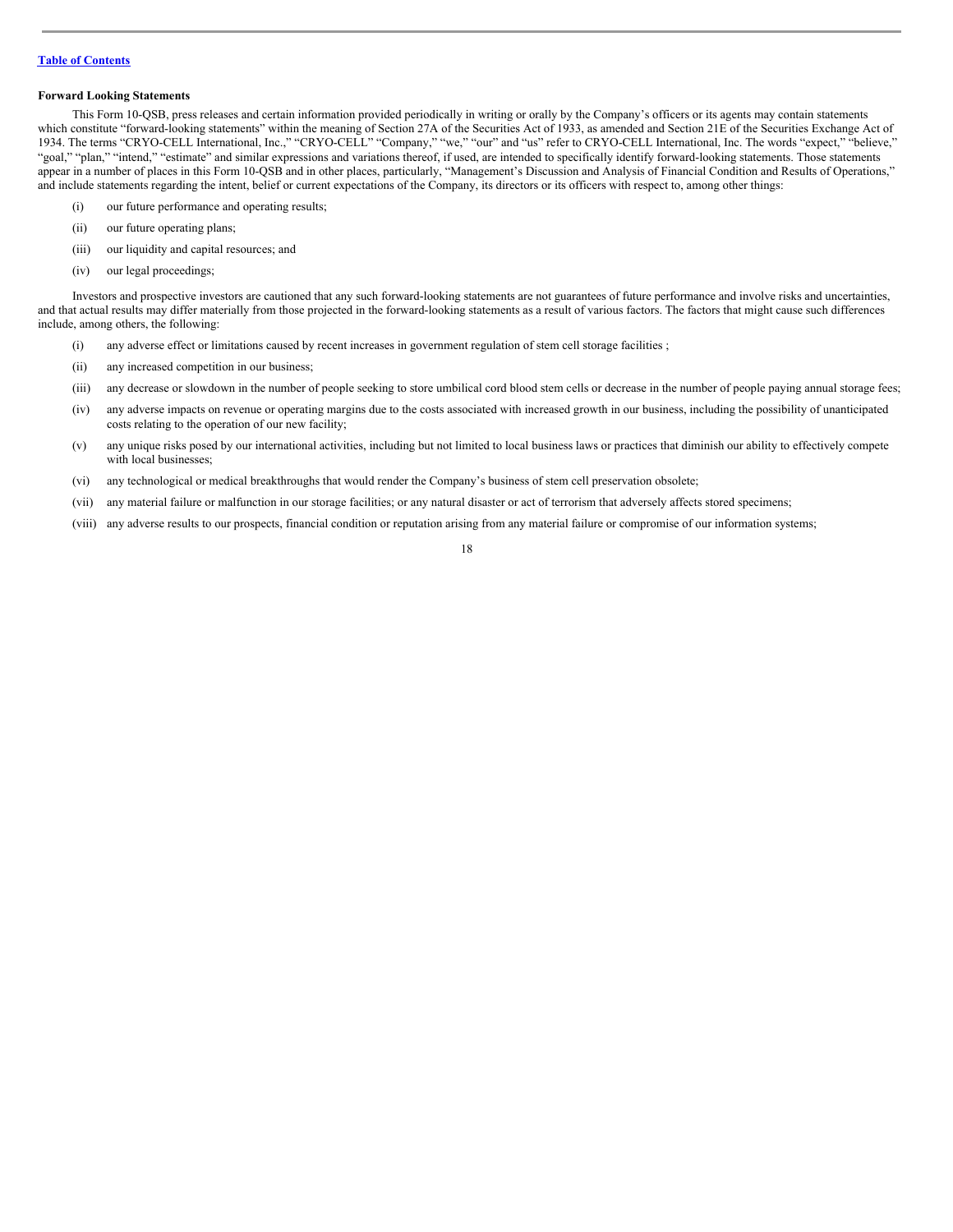- (ix) the costs associated with defending or prosecuting litigation matters, particularly including litigation related to intellectual property, and any material adverse result from such matters;
- (x) any negative consequences resulting from deriving, shipping and storing specimens at a second location;
- (xi) any failure to timely launch anticipated new service offerings, such as the processing and storage of Plureon ® (placental) Stem Cells, or the failure of any such new service offerings to gain market acceptance; and
- (xii) any negative effect from the filed class action shareholder lawsuits.

We undertake no obligation to publicly update or revise the forward-looking statements made in this Form 10-QSB to reflect events or circumstances after the date of this Form 10-QSB or to reflect the occurrence of unanticipated events.

Readers are cautioned not to place undue reliance on these forward-looking statements, which reflect management's analysis only as of the date hereof. CRYO-CELL International, Inc. undertakes no obligation to publicly revise these forward-looking statements to reflect events or circumstances that arise after the date hereof. Readers should carefully review the risk factors described in other documents the Company files from time to time with the Securities and Exchange Commission, including the Annual Report on Form 10-KSB filed by the Company and any Current Reports on Form 8-K filed by the Company.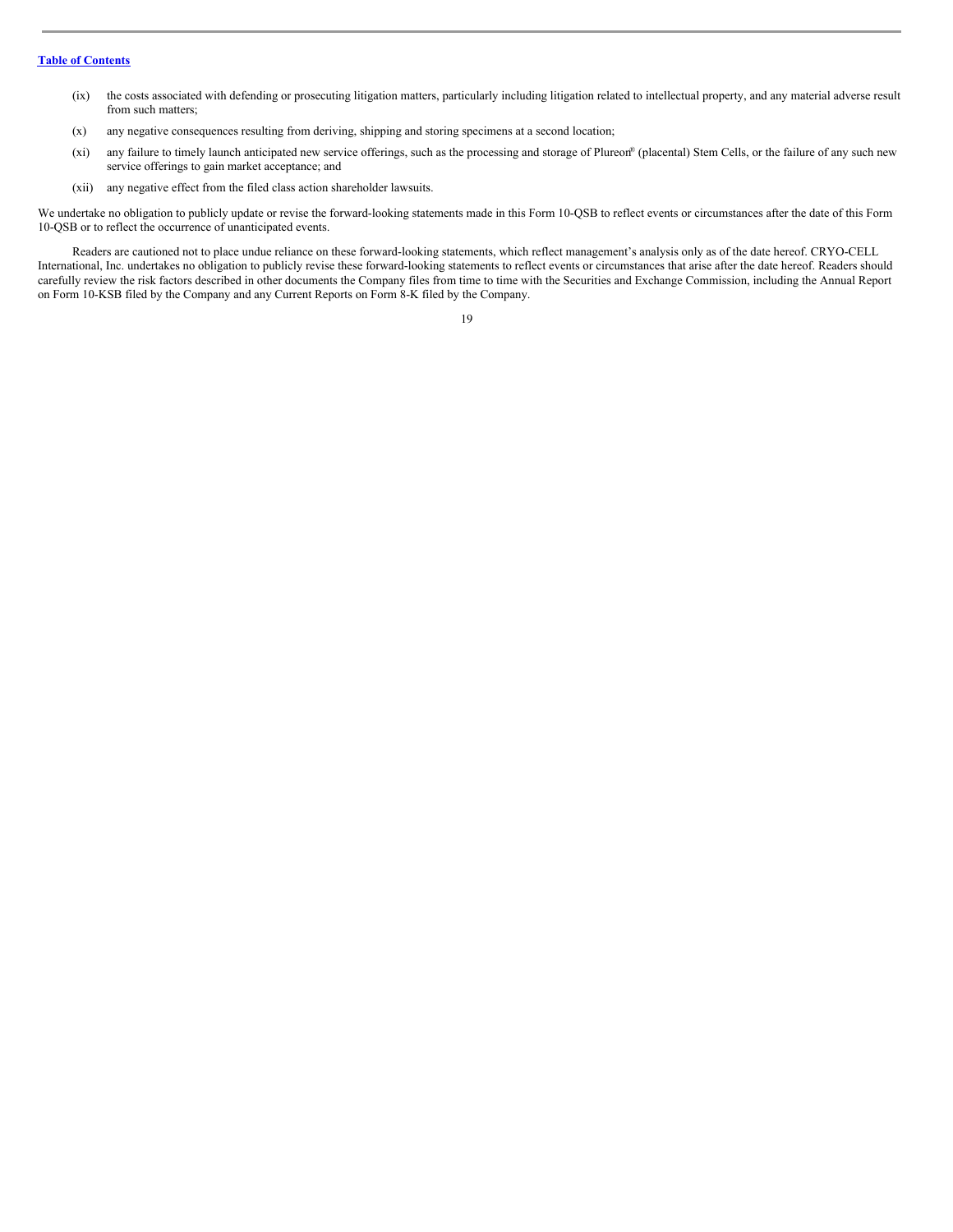#### <span id="page-19-0"></span>**Item 3. Controls and Procedures**

#### **Evaluation of Disclosure Controls and Procedures**

Based on their most recent review, as of the end of the period covered by this report, the Company's principal executive officer and principal financial officer have concluded that the Company's disclosure controls and procedures are effective to ensure that information required to be disclosed by the Company in the reports that it files or submits under the Securities Exchange Act of 1934, as amended, is accumulated and communicated to the Company's management, including its principal executive officer and principal financial officer, as appropriate to allow timely decisions regarding required disclosure and are effective to ensure that such information is recorded, processed, summarized and reported within the time periods specified in the SEC's rules and forms. There were no significant changes in the Company's internal controls or in other factors that could significantly affect those controls subsequent to the date of their evaluation.

#### **Limitations on the Effectiveness of Controls**

Our management, including our CEO and CFO, does not expect that our Disclosure Controls and internal controls will prevent all error and all fraud. A control system, no matter how well conceived and operated, can provide only reasonable, not absolute, assurance that the objectives of the control system are met. Further, the design of a control system must reflect the fact that there are resource constraints, and the benefits of controls must be considered relative to their costs. Because of the inherent limitations in all control systems, no evaluation of controls can provide absolute assurance that all control issues and instances of fraud, if any, within the company have been detected. These inherent limitations include the realities that judgments in decision-making can be faulty, and that breakdowns can occur because of simple error or mistake. Additionally, controls can be circumvented by the individual acts of some persons, by collusion of two or more people, or by management or board override of the control.

The design of any system of controls also is based in part upon certain assumptions about the likelihood of future events, and there can be no assurance that any design will succeed in achieving its stated goals under all potential future conditions; over time, control may become inadequate because of changes in conditions, or the degree of compliance with the policies or procedures may deteriorate. Because of the inherent limitations in a cost-effective control system, misstatements due to error or fraud may occur and not be detected.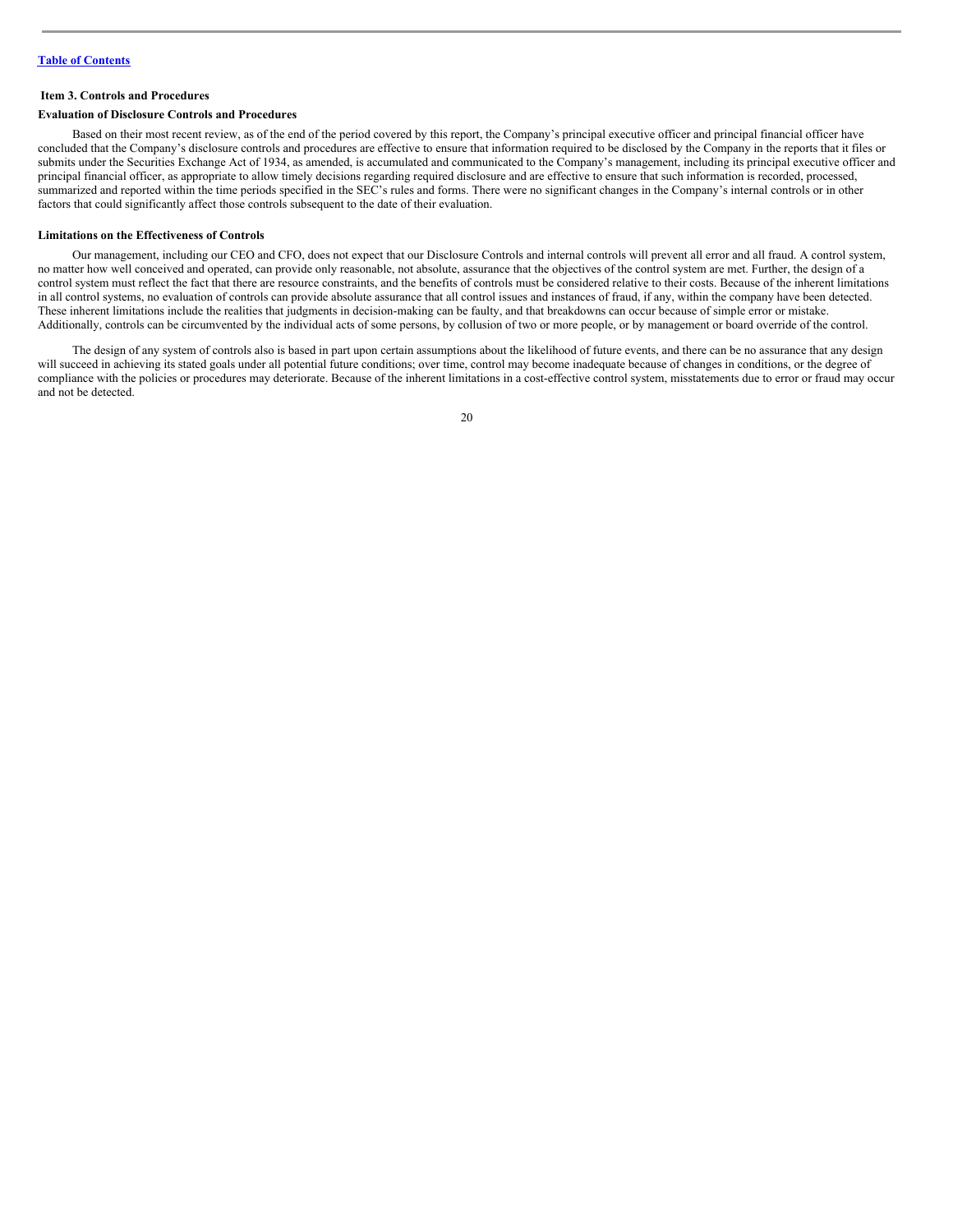# <span id="page-20-0"></span>**PART II - OTHER INFORMATION**

# <span id="page-20-1"></span>**ITEM 1. LEGAL PROCEEDINGS**

Incorporated by reference to Part I. Financial Statements-Notes to Condensed Consolidated Financial Statements – Note 3.

# <span id="page-20-2"></span>**ITEM 2. UNREGISTERED SALES OF EQUITY SECURITIES AND USE OF PROCEEDS**

None.

## <span id="page-20-3"></span>**ITEM 3. DEFAULTS UPON SENIOR SECURITIES**

None.

## <span id="page-20-4"></span>**ITEM 4. SUBMISSION OF MATTERS TO A VOTE OF SECURITY HOLDERS**

None.

## <span id="page-20-5"></span>**ITEM 5. OTHER INFORMATION**

None.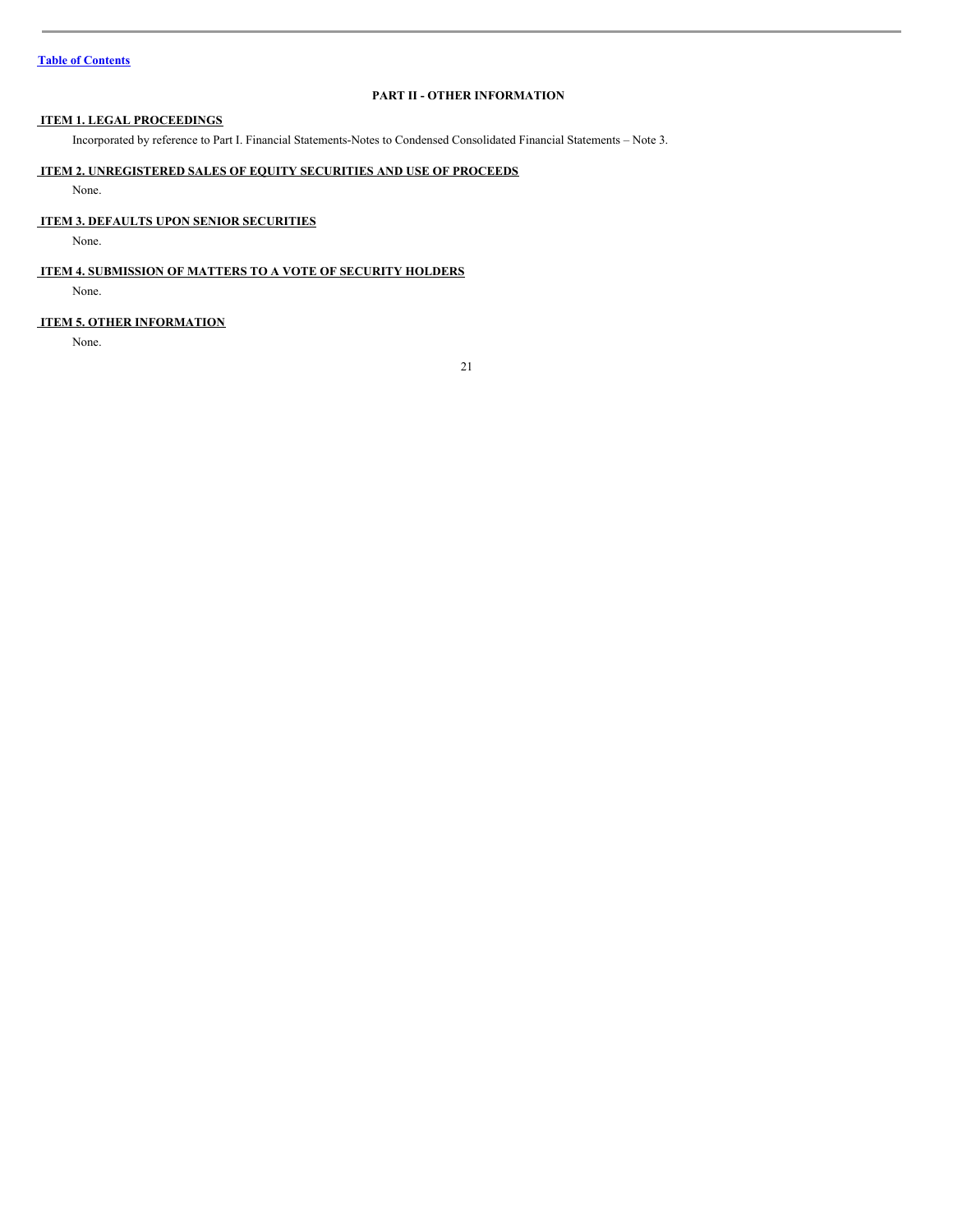# <span id="page-21-0"></span>**ITEM 6. EXHIBITS**

## (a) Exhibits

- 31.1 Certification of CEO Pursuant to Section 302 of the Sarbanes-Oxley Act of 2002.
- 31.2 Certification of CFO Pursuant to Section 302 of the Sarbanes-Oxley Act of 2002.
- 32 Certification Pursuant to 18 U.S.C. Section 1350, as Adopted Pursuant to Section 906 of the Sarbanes-Oxley Act of 2002.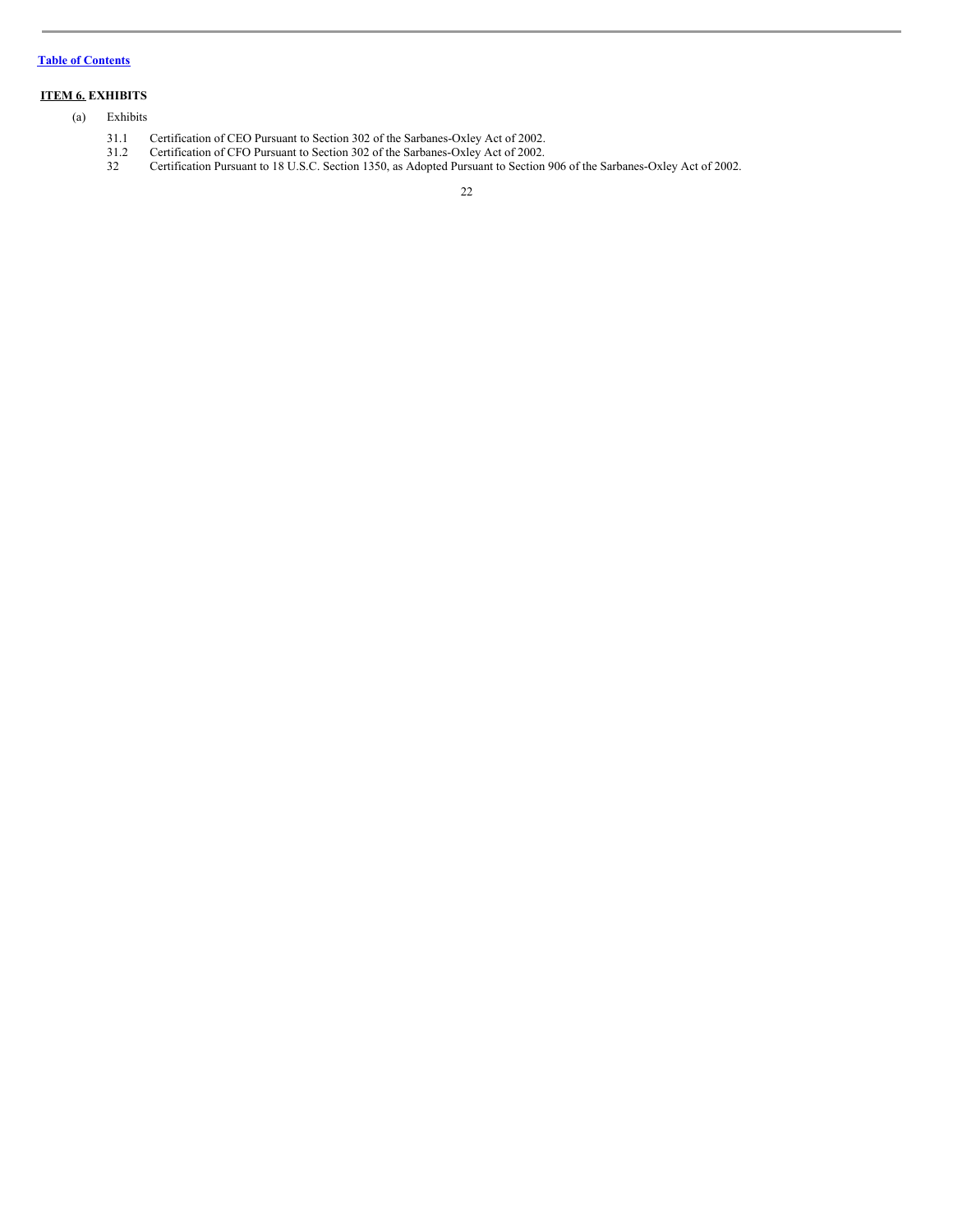## <span id="page-22-0"></span>**SIGNATURES**

Pursuant to the requirements of the Securities Exchange Act of 1934, the Registrant has duly caused this report to be signed on its behalf by the undersigned thereunto duly authorized.

CRYO-CELL INTERNATIONAL, INC.

/s/ MERCEDES WALTON

Mercedes Walton Chief Executive Officer

CRYO-CELL International, Inc.

/s/ JILL TAYMANS

Jill M. Taymans Vice President, Finance

Date: April 13, 2006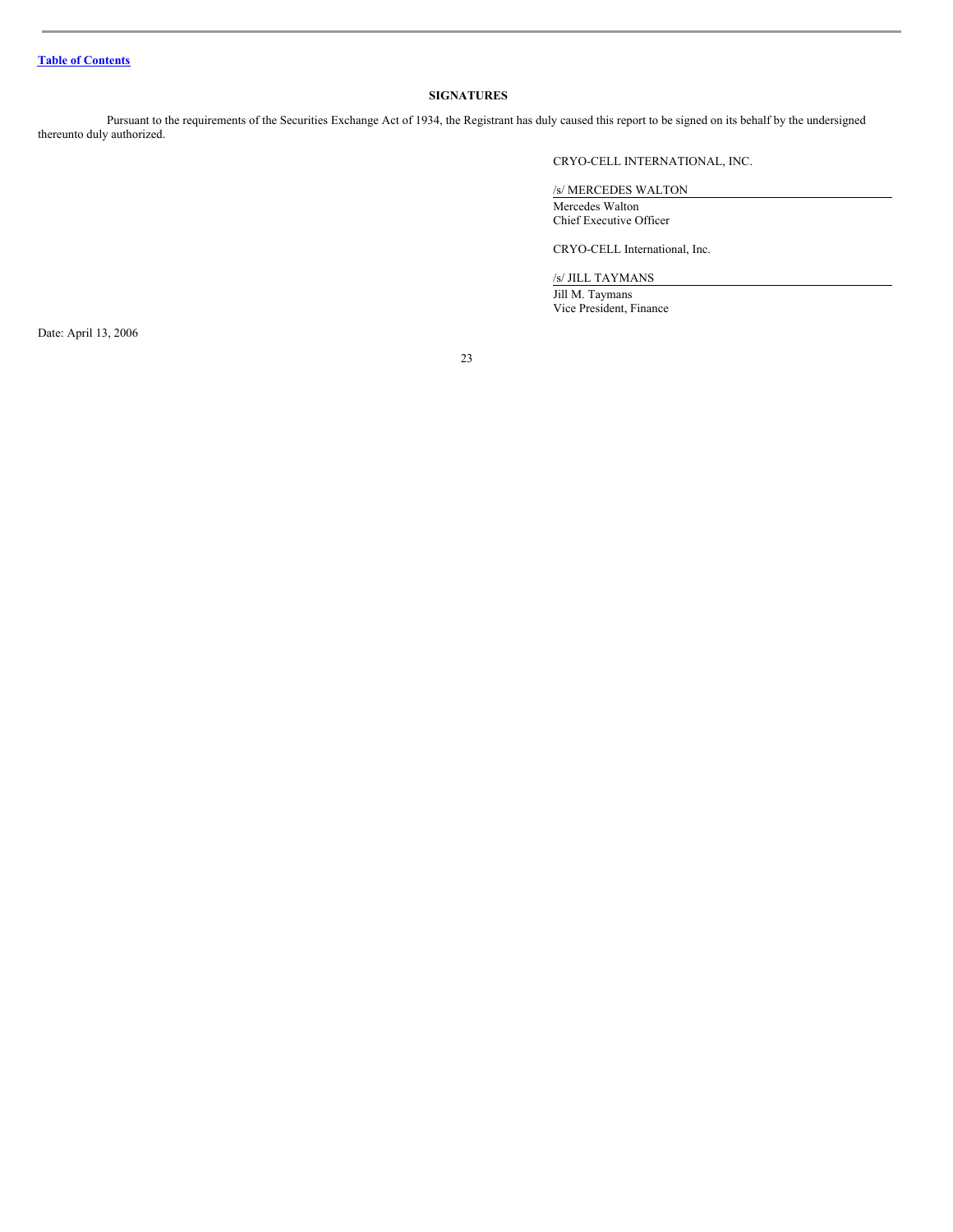I, Mercedes Walton, certify that:

- 1. I have reviewed this quarterly report on Form 10-QSB of CRYO-CELL International, Inc. (the "Registrant");
- 2. Based on my knowledge, this report does not contain any untrue statement of a material fact or omit to state a material fact necessary to make the statements made, in light of the circumstances under which such statements were made, not misleading with respect to the period covered by this report;
- 3. Based on my knowledge, the financial statements, and other financial information included in this report, fairly present in all material respects the financial condition, results of operations and cash flows of the registrant as of, and for, the periods presented in this report;
- 4. The Registrant's other certifying officer(s) and I are responsible for establishing and maintaining disclosure controls and procedures (as defined in Exchange Act Rules 13a-15(e) and 15d-15(e)) for the Registrant and have:

(a) Designed such disclosure controls and procedures, or caused such disclosure controls and procedures to be designed under our supervision, to ensure that material information relating to the Registrant, including its consolidated subsidiaries, is made known to us by others within those entities, particularly during the period in which this quarterly report is being prepared;

(b) Evaluated the effectiveness of the Registrant's disclosure controls and procedures and presented in this report our conclusions about the effectiveness of the disclosure controls and procedures, as of the end of the period covered by this report based on such evaluation; and

(c) disclosed in this report any change in the Registrant's internal control over financial reporting that occurred during the Registrant's most recent fiscal quarter that has materially affected, or is reasonably likely to materially affect, the Registrant's internal control over financial reporting;

5. The Registrant's other certifying officer(s) and I have disclosed, based on our most recent evaluation of internal control over financial reporting, to the Registrant's auditors and the audit committee of the Registrant's board of directors (or persons performing the equivalent functions):

(a) All significant deficiencies and material weaknesses in the design or operation of internal control over financial reporting which are reasonably likely to adversely affect the Registrant's ability to record, process, summarize and report financial information; and

(b) Any fraud, whether or not material, that involves management or other employees who have a significant role in the Registrant's internal control over financial reporting.

Dated: April 13, 2006 /s/ Mercedes Walton

Mercedes Walton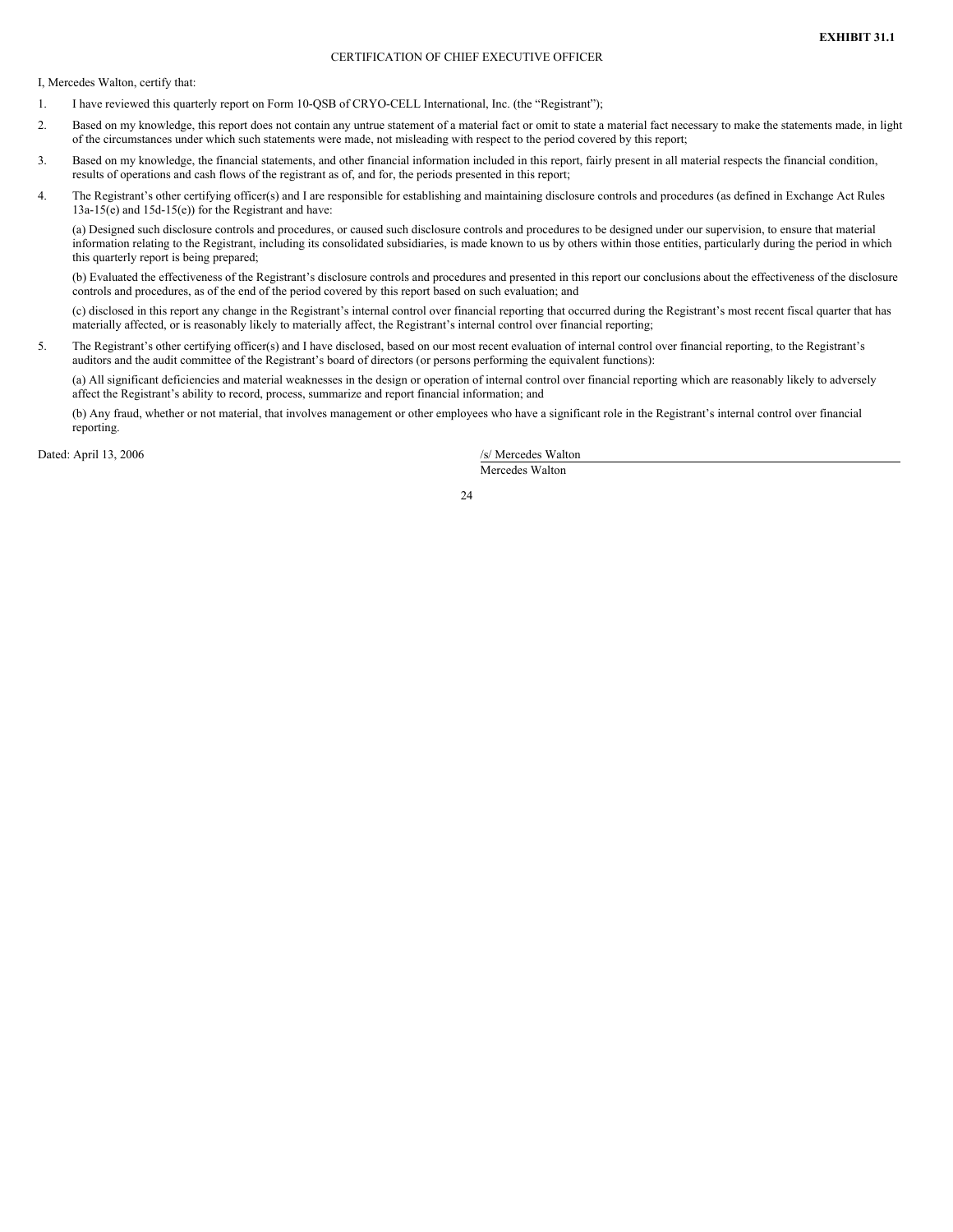I, Jill M. Taymans, certify that:

- 1. I have reviewed this quarterly report on Form 10-QSB of CRYO-CELL International, Inc. (the "Registrant");
- 2. Based on my knowledge, this report does not contain any untrue statement of a material fact or omit to state a material fact necessary to make the statements made, in light of the circumstances under which such statements were made, not misleading with respect to the period covered by this report;
- 3. Based on my knowledge, the financial statements, and other financial information included in this report, fairly present in all material respects the financial condition, results of operations and cash flows of the registrant as of, and for, the periods presented in this report;
- 4. The Registrant's other certifying officer(s) and I are responsible for establishing and maintaining disclosure controls and procedures (as defined in Exchange Act Rules 13a-15(e) and 15d-15(e)) for the Registrant and have:

(a) Designed such disclosure controls and procedures, or caused such disclosure controls and procedures to be designed under our supervision, to ensure that material information relating to the Registrant, including its consolidated subsidiaries, is made known to us by others within those entities, particularly during the period in which this quarterly report is being prepared;

(b) Evaluated the effectiveness of the Registrant's disclosure controls and procedures and presented in this report our conclusions about the effectiveness of the disclosure controls and procedures, as of the end of the period covered by this report based on such evaluation; and

(c) disclosed in this report any change in the Registrant's internal control over financial reporting that occurred during the Registrant's most recent fiscal quarter that has materially affected, or is reasonably likely to materially affect, the Registrant's internal control over financial reporting;

5. The Registrant's other certifying officer(s) and I have disclosed, based on our most recent evaluation of internal control over financial reporting, to the Registrant's auditors and the audit committee of the Registrant's board of directors (or persons performing the equivalent functions):

(a) All significant deficiencies and material weaknesses in the design or operation of internal control over financial reporting which are reasonably likely to adversely affect the Registrant's ability to record, process, summarize and report financial information; and

(b) Any fraud, whether or not material, that involves management or other employees who have a significant role in the Registrant's internal control over financial reporting.

Dated: April 13, 2006 /s/ Jill M. Taymans

Jill M. Taymans